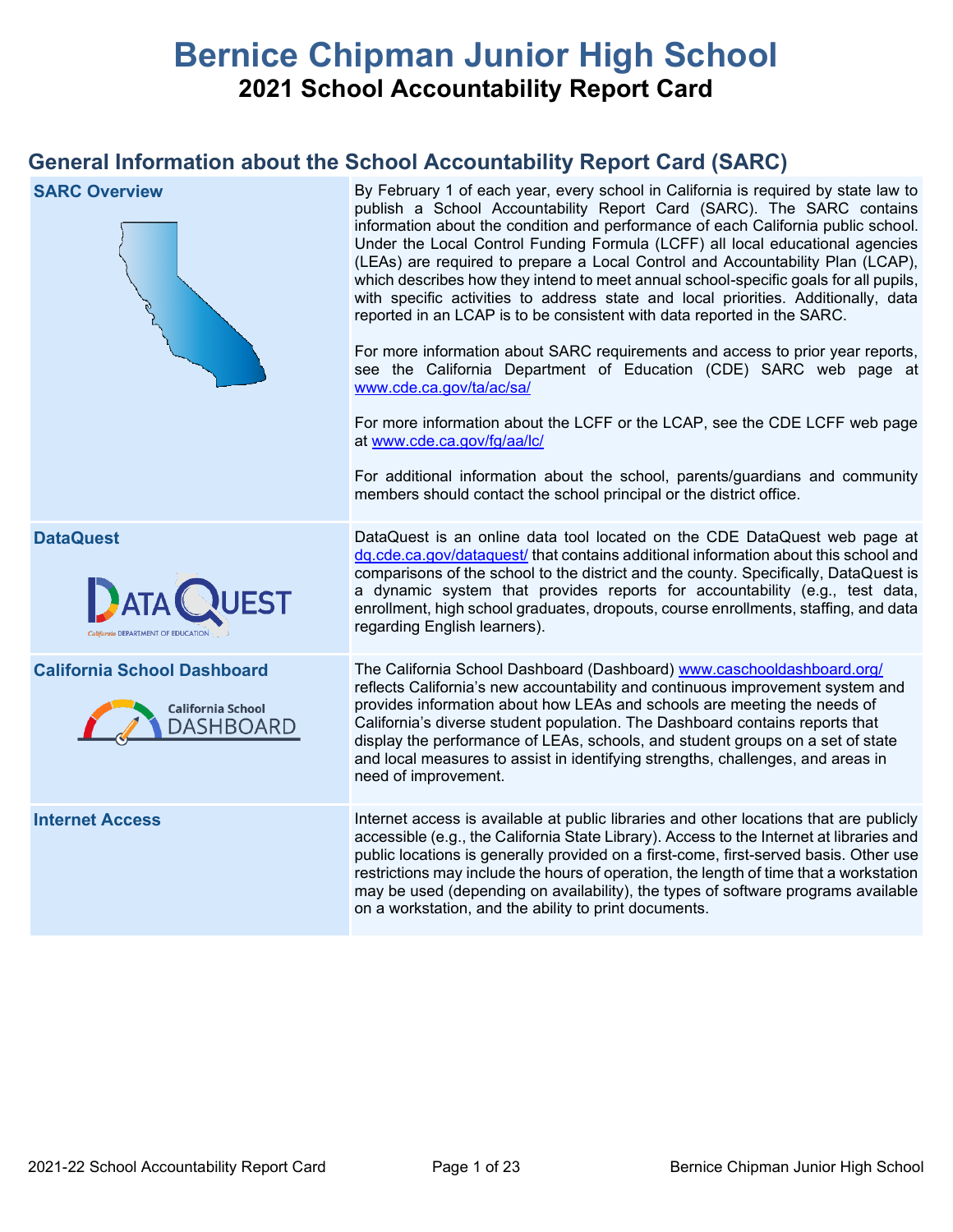## **2021-22 School Contact Information**

| <b>School Name</b>                       | Bernice Chipman Junior High School |  |  |  |
|------------------------------------------|------------------------------------|--|--|--|
| <b>Street</b>                            | 2905 Eissler St.                   |  |  |  |
| City, State, Zip                         | Bakersfield, CA 93306              |  |  |  |
| <b>Phone Number</b>                      | 661-631-5210                       |  |  |  |
| <b>Principal</b>                         | <b>Tomas Prieto</b>                |  |  |  |
| <b>Email Address</b>                     | prietot@bcsd.com                   |  |  |  |
| <b>School Website</b>                    | www.bcsd.com/chipman               |  |  |  |
| <b>County-District-School (CDS) Code</b> | 15-63321-6008841                   |  |  |  |

| 2021-22 District Contact Information |                                         |  |  |  |  |
|--------------------------------------|-----------------------------------------|--|--|--|--|
| <b>District Name</b>                 | <b>Bakersfield City School District</b> |  |  |  |  |
| <b>Phone Number</b>                  | 661-631-4600                            |  |  |  |  |
| Superintendent                       | Mark Luque                              |  |  |  |  |
| <b>Email Address</b>                 | supt@bcsd.com                           |  |  |  |  |
| <b>District Website Address</b>      | www.bcsd.com                            |  |  |  |  |

### **2021-22 School Overview**

The School Accountability Report Card was established by Proposition 98, an initiative passed by California voters. As you read this Report Card, you will gain a better understanding of Chipman as a school with a record for improvement, a faculty that is professionally skilled and personally committed to meeting the learning needs of students and a student body that is enthusiastic and motivated to perform well.

The mission of Bernice Harrell Chipman Junior High School is to provide students with a rigorous and innovative environment that will ensure academic achievement through collaboration, critical thinking, problem-solving, and inclusion.

## **About this School**

| 2020-21 Student Enrollment by Grade Level |                           |  |  |  |  |  |
|-------------------------------------------|---------------------------|--|--|--|--|--|
| <b>Grade Level</b>                        | <b>Number of Students</b> |  |  |  |  |  |
| Grade 6                                   | 11                        |  |  |  |  |  |
| Grade 7                                   | 493                       |  |  |  |  |  |
| Grade 8                                   | 429                       |  |  |  |  |  |
| <b>Total Enrollment</b>                   | 933                       |  |  |  |  |  |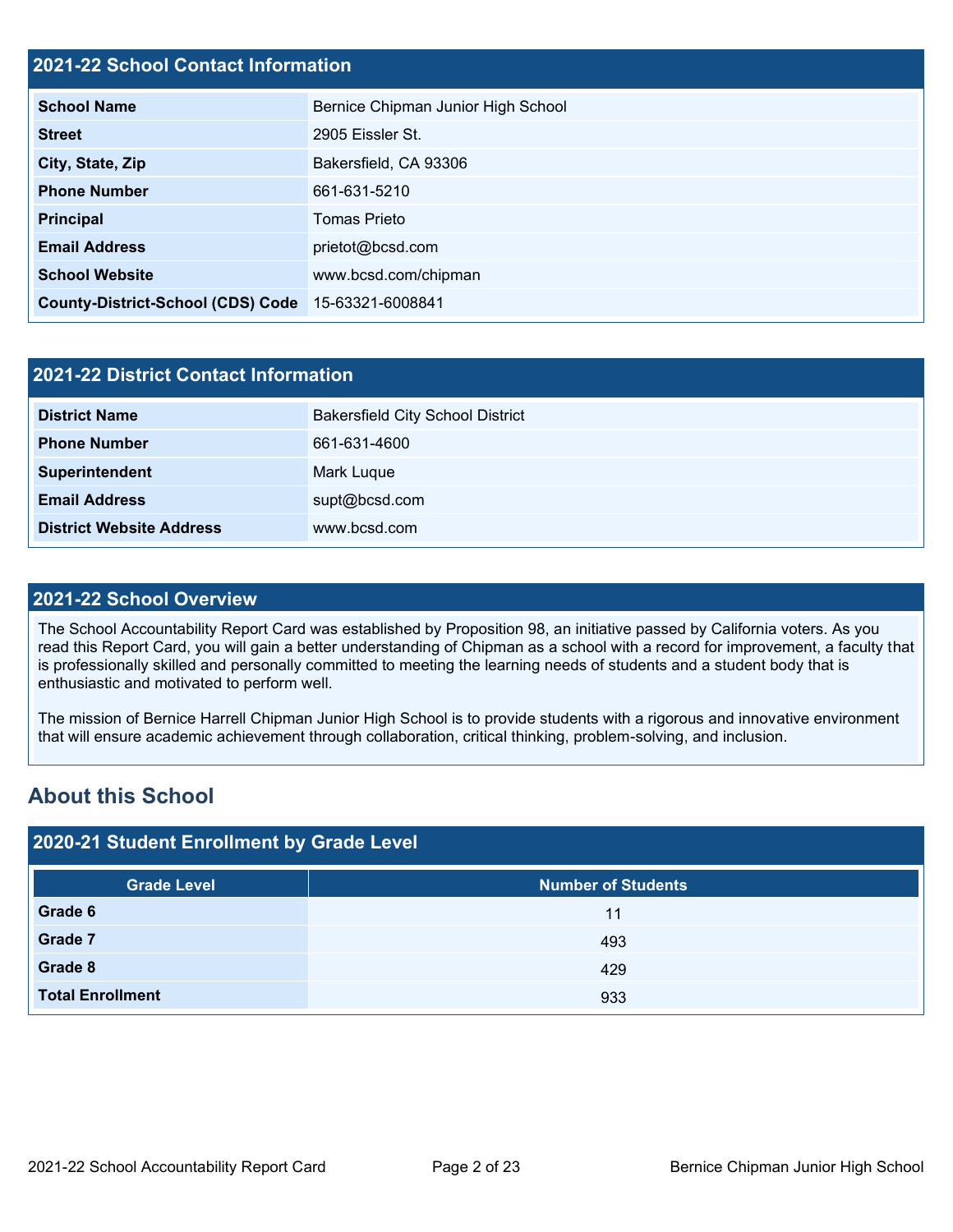## **2020-21 Student Enrollment by Student Group**

| <b>Student Group</b>                   | <b>Percent of Total Enrollment</b> |
|----------------------------------------|------------------------------------|
| <b>Female</b>                          | 46.6                               |
| <b>Male</b>                            | 53.4                               |
| American Indian or Alaska Native       | 0.3                                |
| Asian                                  | 1.4                                |
| <b>Black or African American</b>       | 7.3                                |
| <b>Filipino</b>                        | 0.5                                |
| <b>Hispanic or Latino</b>              | 77.6                               |
| <b>Two or More Races</b>               | 1.3                                |
| <b>White</b>                           | 11.6                               |
| <b>English Learners</b>                | 13.2                               |
| <b>Foster Youth</b>                    | 0.3                                |
| <b>Homeless</b>                        | 1.6                                |
| <b>Socioeconomically Disadvantaged</b> | 87                                 |
| <b>Students with Disabilities</b>      | 11.4                               |

## **A. Conditions of Learning State Priority: Basic**

The SARC provides the following information relevant to the State priority: Basic (Priority 1):

- Degree to which teachers are appropriately assigned and fully credentialed in the subject area and for the pupils they are teaching;
- Pupils have access to standards-aligned instructional materials; and
- School facilities are maintained in good repair

Note: For more information refer to the Updated Teacher Equity Definitions web page at<https://www.cde.ca.gov/pd/ee/teacherequitydefinitions.asp>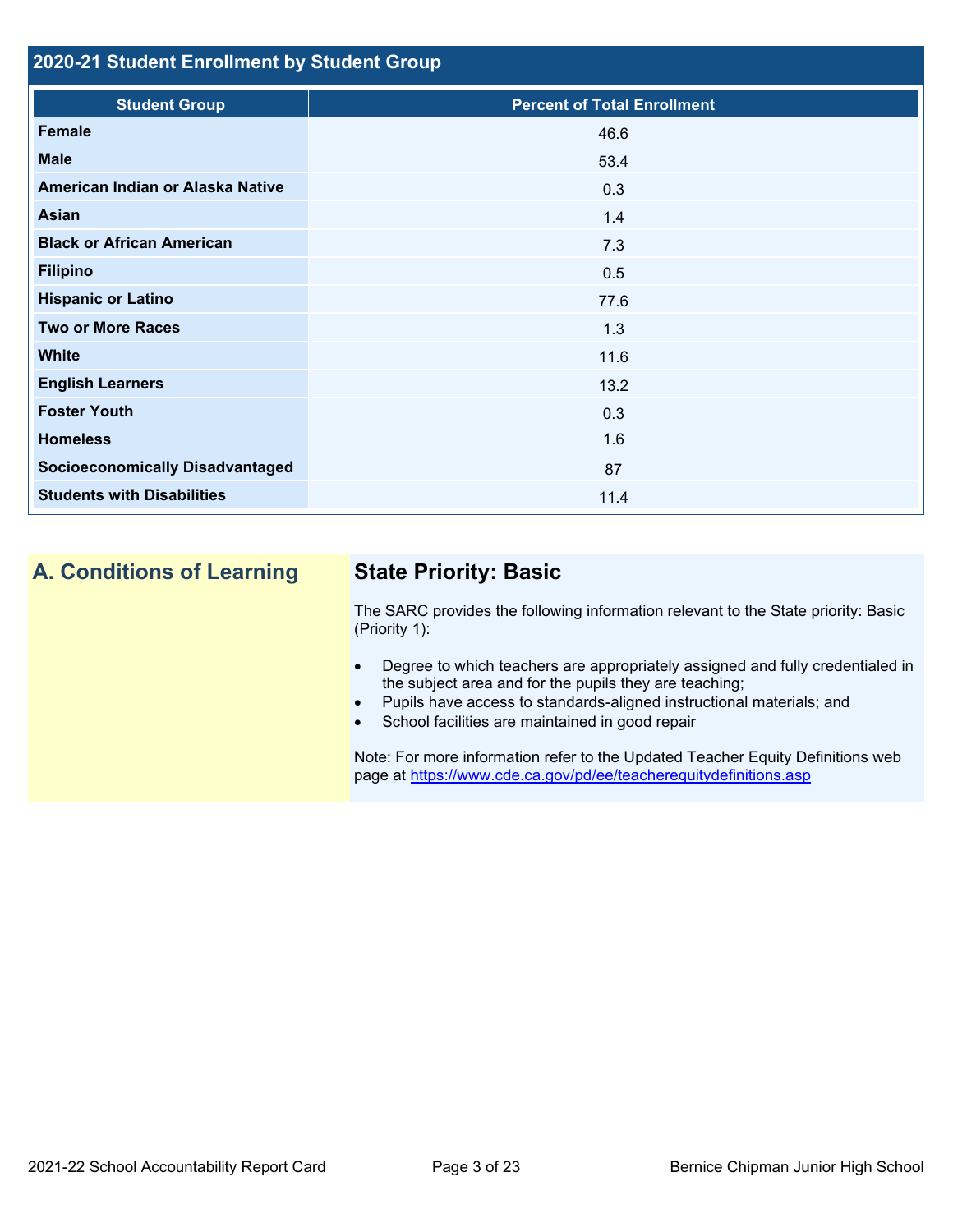| 2019-20 Teacher Preparation and Placement                                                       |         |  |  |  |  |
|-------------------------------------------------------------------------------------------------|---------|--|--|--|--|
| <b>Authorization/Assignment</b>                                                                 | 2019-20 |  |  |  |  |
| Fully (Preliminary or Clear) Credentialed for Subject and Student Placement (properly assigned) |         |  |  |  |  |
| <b>Intern Credential Holders Properly Assigned</b>                                              |         |  |  |  |  |
| Teachers Without Credentials and Misassignments ("ineffective" under ESSA)                      |         |  |  |  |  |
| Credentialed Teachers Assigned Out-of-Field ("out-of-field" under ESSA)                         |         |  |  |  |  |
| <b>Unknown</b>                                                                                  |         |  |  |  |  |
| <b>Total Teaching Positions</b>                                                                 |         |  |  |  |  |

Note: The data in this table is based on Full Time Equivalent (FTE) status. One FTE equals one staff member working full time; one FTE could also represent two staff members who each work 50 percent of full time. Additionally, an assignment is defined as a position that an educator is assigned to based on setting, subject, and grade level. An authorization is defined as the services that an educator is authorized to provide to students.

# **2019-20 Teachers Without Credentials and Misassignments (considered "ineffective" under ESSA) Authorization/Assignment 2019-20 Permits and Waivers Misassignments Vacant Positions Total Teachers Without Credentials and Misassignments**

| 2019-20 Credentialed Teachers Assigned Out-of-Field (considered "out-of-field" under ESSA) |         |  |  |  |  |
|--------------------------------------------------------------------------------------------|---------|--|--|--|--|
| <b>Indicator</b>                                                                           | 2019-20 |  |  |  |  |
| <b>Credentialed Teachers Authorized on a Permit or Waiver</b>                              |         |  |  |  |  |
| <b>Local Assignment Options</b>                                                            |         |  |  |  |  |
| <b>Total Out-of-Field Teachers</b>                                                         |         |  |  |  |  |

| 2019-20 Class Assignments                                                                                                                           |         |  |  |  |  |
|-----------------------------------------------------------------------------------------------------------------------------------------------------|---------|--|--|--|--|
| <b>Indicator</b>                                                                                                                                    | 2019-20 |  |  |  |  |
| <b>Misassignments for English Learners</b><br>(a percentage of all the classes with English learners taught by teachers that are misassigned)       |         |  |  |  |  |
| No credential, permit or authorization to teach<br>(a percentage of all the classes taught by teachers with no record of an authorization to teach) |         |  |  |  |  |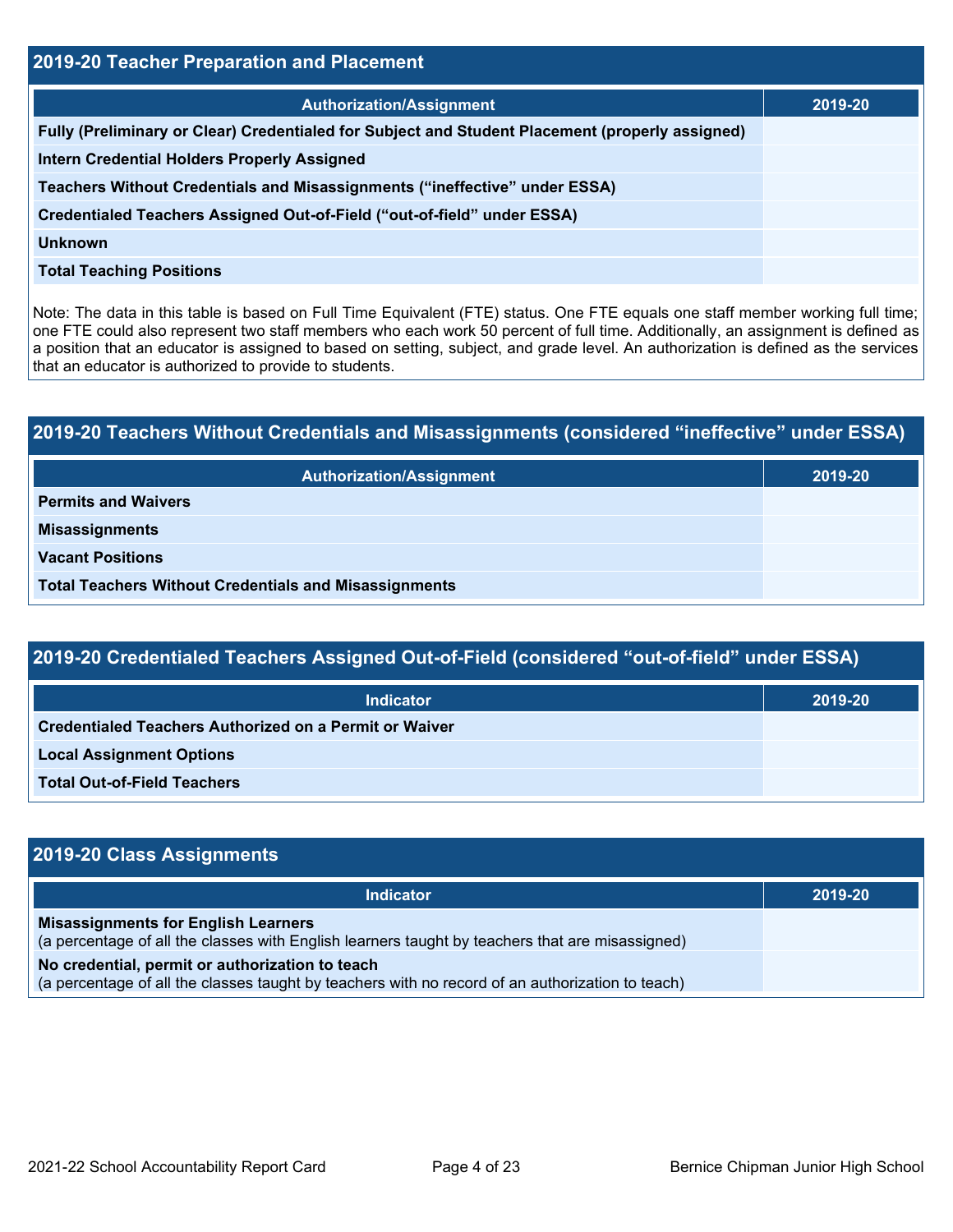## **2021-22 Quality, Currency, Availability of Textbooks and Other Instructional Materials**

Every student is provided with sufficient and standards-aligned textbooks or other instructional materials.

### **Year and month in which the data were collected** September, 2021

| <b>Subject</b>                    | Textbooks and Other Instructional Materials/year of<br><b>Adoption</b>                                                                                                                                                                                                                                   | <b>From</b><br><b>Most</b><br><b>Recent</b><br><b>Adoption</b> | <b>Percent</b><br><b>Students</b><br><b>Lacking Own</b><br><b>Assigned</b><br>Copy |
|-----------------------------------|----------------------------------------------------------------------------------------------------------------------------------------------------------------------------------------------------------------------------------------------------------------------------------------------------------|----------------------------------------------------------------|------------------------------------------------------------------------------------|
| <b>Reading/Language Arts</b>      | Grades TK-5: Benchmark Education Company, Benchmark<br>Advance California; Benchmark Adelante California, 2018<br>Grades 6-8: McGraw Hill, Study Sync, 2018<br>Grades TK-5: Benchmark Education Company, Benchmark<br>Advance (How English Works) (ELD), 2018<br>Grades 6-8: HMH, English 3D (ELD), 2017 | Yes                                                            | 0%                                                                                 |
| <b>Mathematics</b>                | Grades K-5: McGraw Hill, McGraw Hill My Math, 2013<br>Grades 6-8: McGraw Hill, McGraw Hill California Math,<br>Courses 1-3, 2013<br>Grade 7: McGraw Hill, Glencoe Math Accelerated, 2013<br>Grade 8: McGraw Hill, Glencoe Algebra 1, 2013                                                                | Yes                                                            | $0\%$                                                                              |
| <b>Science</b>                    | Grades K-5: Houghton Mifflin, Houghton Mifflin California<br>Science, 2007<br>Grades 6-8: Holt, Rinehart & Winston, Holt California<br>Science: Earth, Life and Physical Science, 2007                                                                                                                   | Yes                                                            | 0%                                                                                 |
| <b>History-Social Science</b>     | Grades K-5: Harcourt School Publishers, Reflections, 2007<br>Grade 6: Pearson Education, myWorld Ancient Civilizations,<br>2019<br>Grade 7: Pearson Education, myWorld Medieval And Modern<br><b>Times, 2019</b><br>Grade 8: Pearson Education, myWorld Growth and Conflict,<br>2019                     | Yes                                                            | 0%                                                                                 |
| <b>Visual and Performing Arts</b> | Grades TK-6 (Elementary): The California Arts Project, BCSD<br>Course of Study TK-5 (Online), 2019<br>Grades 6-8 (Jr Hi/Middle School): Pearson Scott Foresman,<br>Pearson/Scott Foresman, Art, 2007<br>Grades 6-8: Silver Burdett, Silver Burdett Making Music, 2007                                    | Yes                                                            | 0%                                                                                 |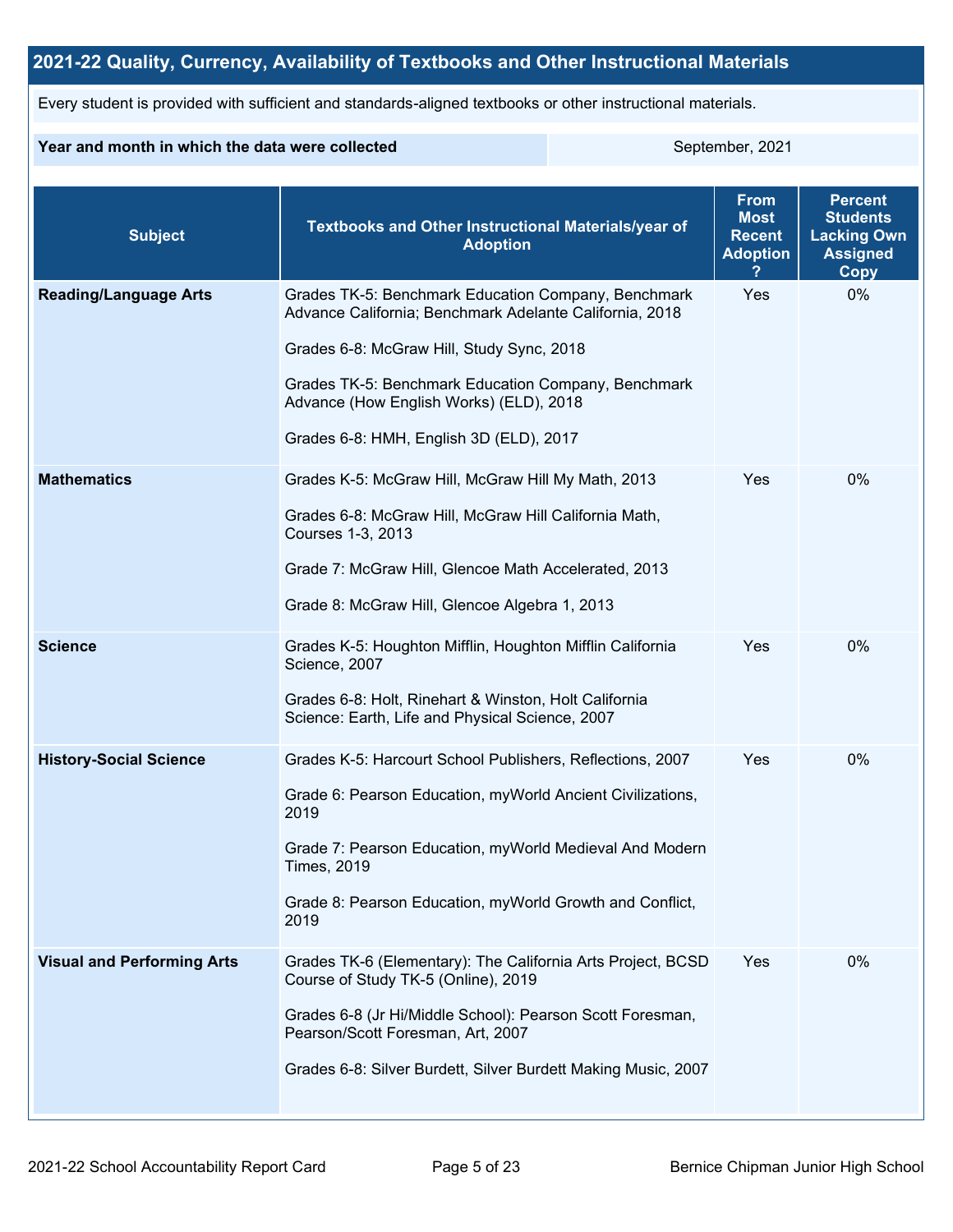### **School Facility Conditions and Planned Improvements**

Chipman School was built in 1968 and modernized in 2010. It sits on 10.3 acres of which 6.13 acres is playground. This school has 38 classrooms, a multi-purpose facility, music room, learning center, library, and a staff lounge.

The custodial staff adheres to a weekly cleaning schedule that includes classrooms, restrooms, cafeteria and kitchen areas.

The District's Mobile Maintenance Team visits the school site at least twice a year. Maintenance emergencies are addressed immediately. District personnel maintain the grounds at least once every two weeks.

This site also is maintained to ensure a clean, safe, and functional facility as determined pursuant to a Facility Inspection Tool developed by the State of California Office of Public School Construction.

### **Year and month of the most recent FIT report** 10/20/2021

| <b>System Inspected</b>                                                | <b>Rate</b><br>Good       | Rate<br>Fair | Rate<br>Poor | <b>Repair Needed and Action Taken or Planned</b> |
|------------------------------------------------------------------------|---------------------------|--------------|--------------|--------------------------------------------------|
| <b>Systems:</b><br>Gas Leaks, Mechanical/HVAC, Sewer                   | X                         |              |              |                                                  |
| Interior:<br><b>Interior Surfaces</b>                                  | X                         |              |              |                                                  |
| <b>Cleanliness:</b><br>Overall Cleanliness, Pest/Vermin Infestation    | $\boldsymbol{\mathsf{X}}$ |              |              |                                                  |
| <b>Electrical</b>                                                      | $\boldsymbol{\mathsf{X}}$ |              |              |                                                  |
| <b>Restrooms/Fountains:</b><br>Restrooms, Sinks/ Fountains             | X                         |              |              |                                                  |
| Safety:<br>Fire Safety, Hazardous Materials                            | X                         |              |              |                                                  |
| Structural:<br>Structural Damage, Roofs                                | $\sf X$                   |              |              |                                                  |
| External:<br>Playground/School Grounds, Windows/<br>Doors/Gates/Fences | X                         |              |              |                                                  |

| <b>Overall Facility Rate</b> |      |      |      |
|------------------------------|------|------|------|
| <b>Exemplary</b>             | Good | Fair | Poor |
|                              |      |      |      |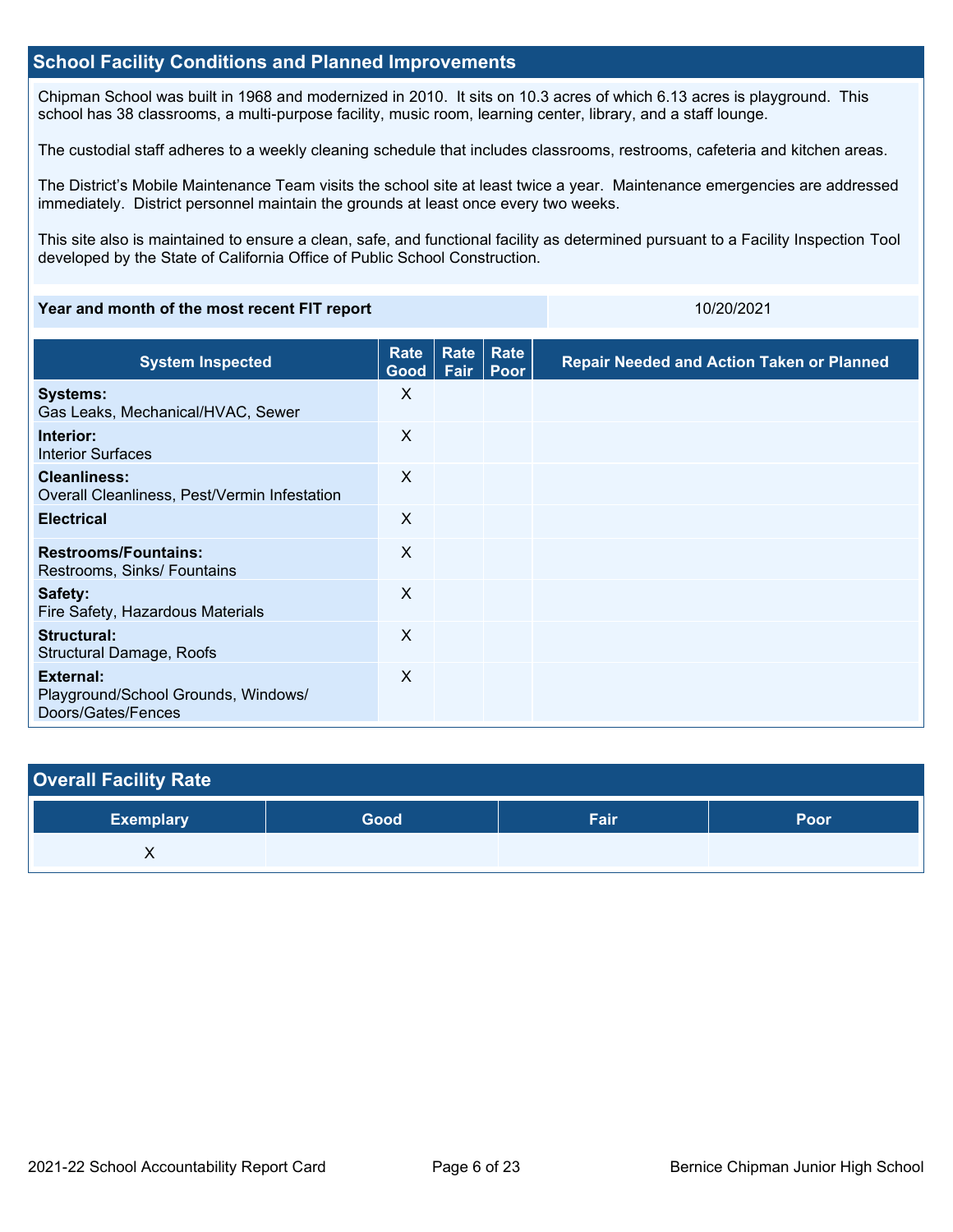## **B. Pupil Outcomes State Priority: Pupil Achievement**

The SARC provides the following information relevant to the State priority: Pupil Achievement (Priority 4):

### **Statewide Assessments**

(i.e., California Assessment of Student Performance and Progress [CAASPP] System includes the Smarter Balanced Summative Assessments for students in the general education population and the California Alternate Assessments [CAAs] for English language arts/literacy [ELA] and mathematics given in grades three through eight and grade eleven. Only eligible students may participate in the administration of the CAAs. CAAs items are aligned with alternate achievement standards, which are linked with the Common Core State Standards [CCSS] for students with the most significant cognitive disabilities).

The CAASPP System encompasses the following assessments and student participation requirements:

- 1. **Smarter Balanced Summative Assessments and CAAs for ELA** in grades three through eight and grade eleven.
- 2. **Smarter Balanced Summative Assessments and CAAs for mathematics** in grades three through eight and grade eleven.
- 3. **California Science Test (CAST) and CAAs for Science** in grades five, eight, and once in high school (i.e., grade ten, eleven, or twelve).

### **SARC Reporting in the 2020-2021 School Year Only**

Where the most viable option, LEAs were required to administer the statewide summative assessment in ELA and mathematics. Where a statewide summative assessment was not the most viable option for the LEA (or for one or more gradelevel[s] within the LEA) due to the pandemic, LEAs were allowed to report results from a different assessment that met the criteria established by the State Board of Education (SBE) on March 16, 2021. The assessments were required to be:

- Aligned with CA CCSS for ELA and mathematics;
- Available to students in grades 3 through 8, and grade 11; and
- Uniformly administered across a grade, grade span, school, or district to all eligible students.

### **Options**

Note that the CAAs could only be administered in-person following health and safety requirements. If it was not viable for the LEA to administer the CAAs in person with health and safety guidelines in place, the LEA was directed to not administer the tests. There were no other assessment options available for the CAAs. Schools administered the Smarter Balanced Summative Assessments for ELA and mathematics, other assessments that meet the SBE criteria, or a combination of both, and they could only choose one of the following:

- Smarter Balanced ELA and mathematics summative assessments;
- Other assessments meeting the SBE criteria; or
- Combination of Smarter Balanced ELA and mathematics summative assessments and other assessments.

The percentage of students who have successfully completed courses that satisfy the requirements for entrance to the University of California and the California State University, or career technical education sequences or programs of study.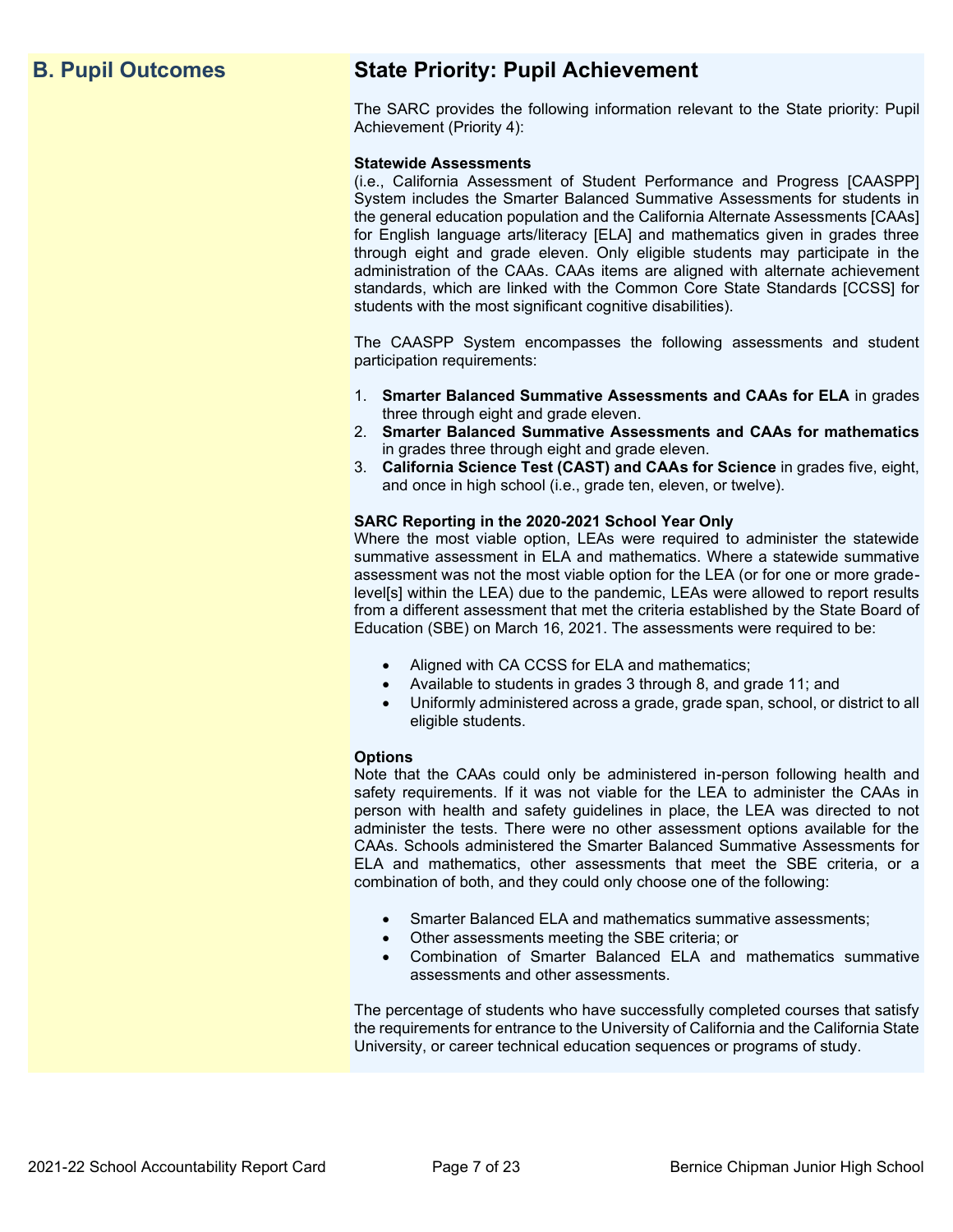## **Percentage of Students Meeting or Exceeding the State Standard on CAASPP**

This table displays CAASPP test results in ELA and mathematics for all students grades three through eight and grade eleven taking and completing a state-administered assessment.

The 2019-2020 data cells with N/A values indicate that the 2019-2020 data are not available due to the COVID-19 pandemic and resulting summative test suspension. The Executive Order N-30-20 was issued which waived the assessment, accountability, and reporting requirements for the 2019-2020 school year.

The 2020-2021 data cells have N/A values because these data are not comparable to other year data due to the COVID-19 pandemic during the 2020-2021 school year. Where the CAASPP assessments in ELA and/or mathematics is not the most viable option, the LEAs were allowed to administer local assessments. Therefore, the 2020-2021 data between school years for the school, district, state are not an accurate comparison. As such, it is inappropriate to compare results of the 2020-2021 school year to other school years.

| Subject                                                              | <b>School</b><br>2019-20 | <b>School</b><br>2020-21 | <b>District</b><br>2019-20 | <b>District</b><br>2020-21 | <b>State</b><br>2019-20 | <b>State</b><br>2020-21 |
|----------------------------------------------------------------------|--------------------------|--------------------------|----------------------------|----------------------------|-------------------------|-------------------------|
| <b>English Language Arts/Literacy</b><br>$\left($ grades 3-8 and 11) | N/A                      | N/A                      | N/A                        | N/A                        | N/A                     | N/A                     |
| <b>Mathematics</b><br>$(grades 3-8 and 11)$                          | N/A                      | N/A                      | N/A                        | N/A                        | N/A                     | N/A                     |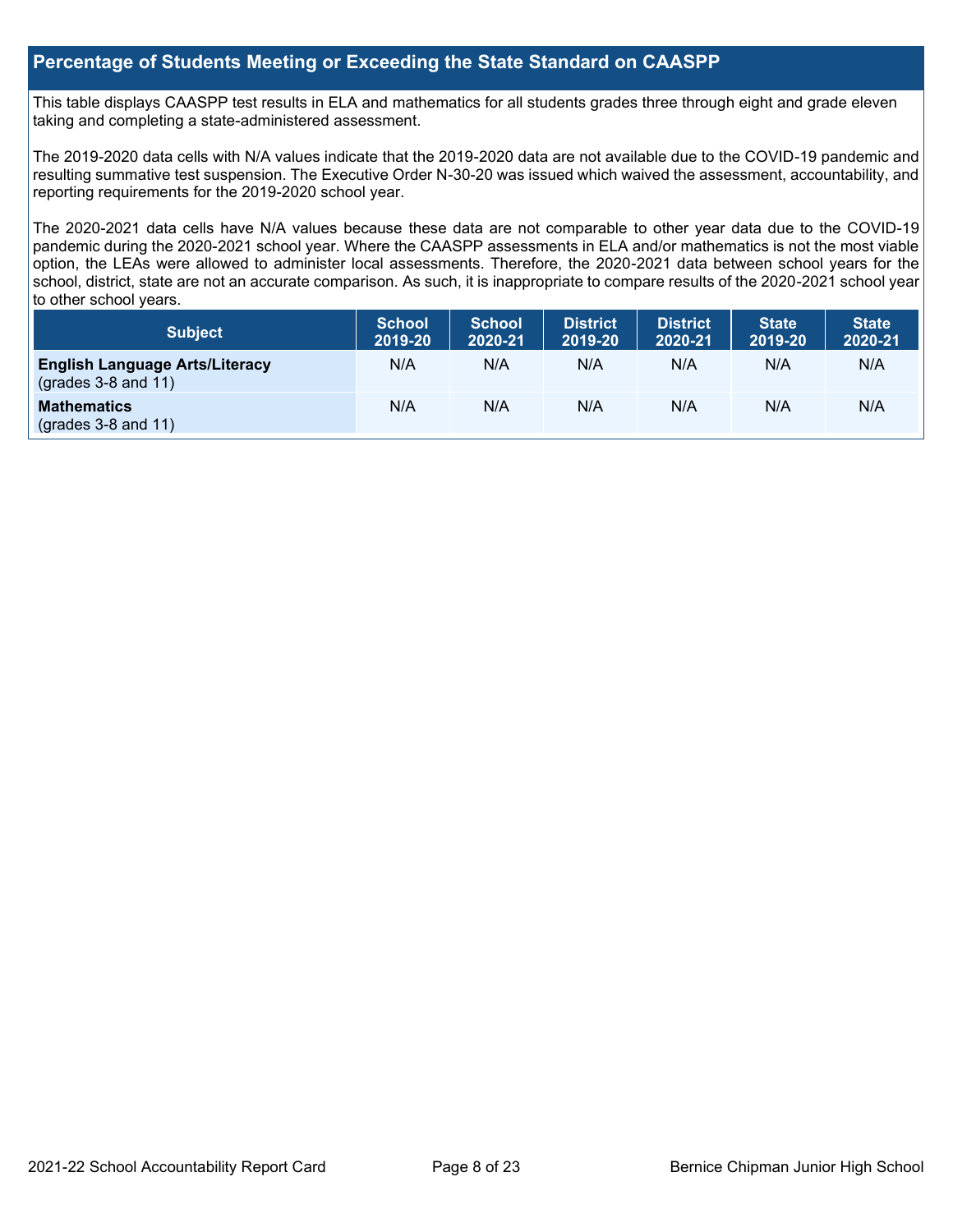## **2020-21 CAASPP Test Results in ELA by Student Group**

This table displays CAASPP test results in ELA by student group for students grades three through eight and grade eleven taking and completing a state-administered assessment. The CDE will populate this table for schools in cases where the school administered the CAASPP assessment. In cases where the school administered a local assessment instead of CAASPP, the CDE will populate this table with "NT" values, meaning this school did not test students using the CAASPP. See the local assessment(s) table for more information.

| <b>CAASPP</b><br><b>Student Groups</b>               | <b>CAASPP</b><br><b>Total</b><br><b>Enrollment</b> | <b>CAASPP</b><br><b>Number</b><br><b>Tested</b> | <b>CAASPP</b><br><b>Percent</b><br><b>Tested</b> | <b>CAASPP</b><br><b>Percent</b><br><b>Not Tested</b> | <b>CAASPP</b><br><b>Percent</b><br><b>Met or</b><br><b>Exceeded</b> |
|------------------------------------------------------|----------------------------------------------------|-------------------------------------------------|--------------------------------------------------|------------------------------------------------------|---------------------------------------------------------------------|
| <b>All Students</b>                                  | 942                                                | <b>NT</b>                                       | <b>NT</b>                                        | <b>NT</b>                                            | <b>NT</b>                                                           |
| <b>Female</b>                                        | 443                                                | <b>NT</b>                                       | <b>NT</b>                                        | <b>NT</b>                                            | <b>NT</b>                                                           |
| <b>Male</b>                                          | 499                                                | <b>NT</b>                                       | <b>NT</b>                                        | <b>NT</b>                                            | <b>NT</b>                                                           |
| American Indian or Alaska Native                     | $\qquad \qquad -$                                  | <b>NT</b>                                       | <b>NT</b>                                        | <b>NT</b>                                            | <b>NT</b>                                                           |
| <b>Asian</b>                                         | 11                                                 | <b>NT</b>                                       | <b>NT</b>                                        | <b>NT</b>                                            | <b>NT</b>                                                           |
| <b>Black or African American</b>                     | 69                                                 | <b>NT</b>                                       | <b>NT</b>                                        | <b>NT</b>                                            | <b>NT</b>                                                           |
| <b>Filipino</b>                                      | $- -$                                              | <b>NT</b>                                       | <b>NT</b>                                        | <b>NT</b>                                            | <b>NT</b>                                                           |
| <b>Hispanic or Latino</b>                            | 736                                                | <b>NT</b>                                       | <b>NT</b>                                        | <b>NT</b>                                            | <b>NT</b>                                                           |
| Native Hawaiian or Pacific Islander                  | $\mathbf 0$                                        | $\mathbf 0$                                     | $\mathbf 0$                                      | $\mathbf 0$                                          | $\mathbf 0$                                                         |
| <b>Two or More Races</b>                             | 12                                                 | <b>NT</b>                                       | <b>NT</b>                                        | <b>NT</b>                                            | <b>NT</b>                                                           |
| <b>White</b>                                         | 106                                                | <b>NT</b>                                       | <b>NT</b>                                        | <b>NT</b>                                            | <b>NT</b>                                                           |
| <b>English Learners</b>                              | 126                                                | <b>NT</b>                                       | <b>NT</b>                                        | <b>NT</b>                                            | <b>NT</b>                                                           |
| <b>Foster Youth</b>                                  | $\overline{\phantom{a}}$                           | <b>NT</b>                                       | <b>NT</b>                                        | <b>NT</b>                                            | <b>NT</b>                                                           |
| <b>Homeless</b>                                      | 34                                                 | <b>NT</b>                                       | <b>NT</b>                                        | <b>NT</b>                                            | <b>NT</b>                                                           |
| <b>Military</b>                                      | --                                                 | <b>NT</b>                                       | <b>NT</b>                                        | <b>NT</b>                                            | <b>NT</b>                                                           |
| <b>Socioeconomically Disadvantaged</b>               | 825                                                | <b>NT</b>                                       | <b>NT</b>                                        | <b>NT</b>                                            | <b>NT</b>                                                           |
| <b>Students Receiving Migrant Education Services</b> | $\qquad \qquad -$                                  | <b>NT</b>                                       | <b>NT</b>                                        | <b>NT</b>                                            | NT                                                                  |
| <b>Students with Disabilities</b>                    | 111                                                | <b>NT</b>                                       | <b>NT</b>                                        | <b>NT</b>                                            | <b>NT</b>                                                           |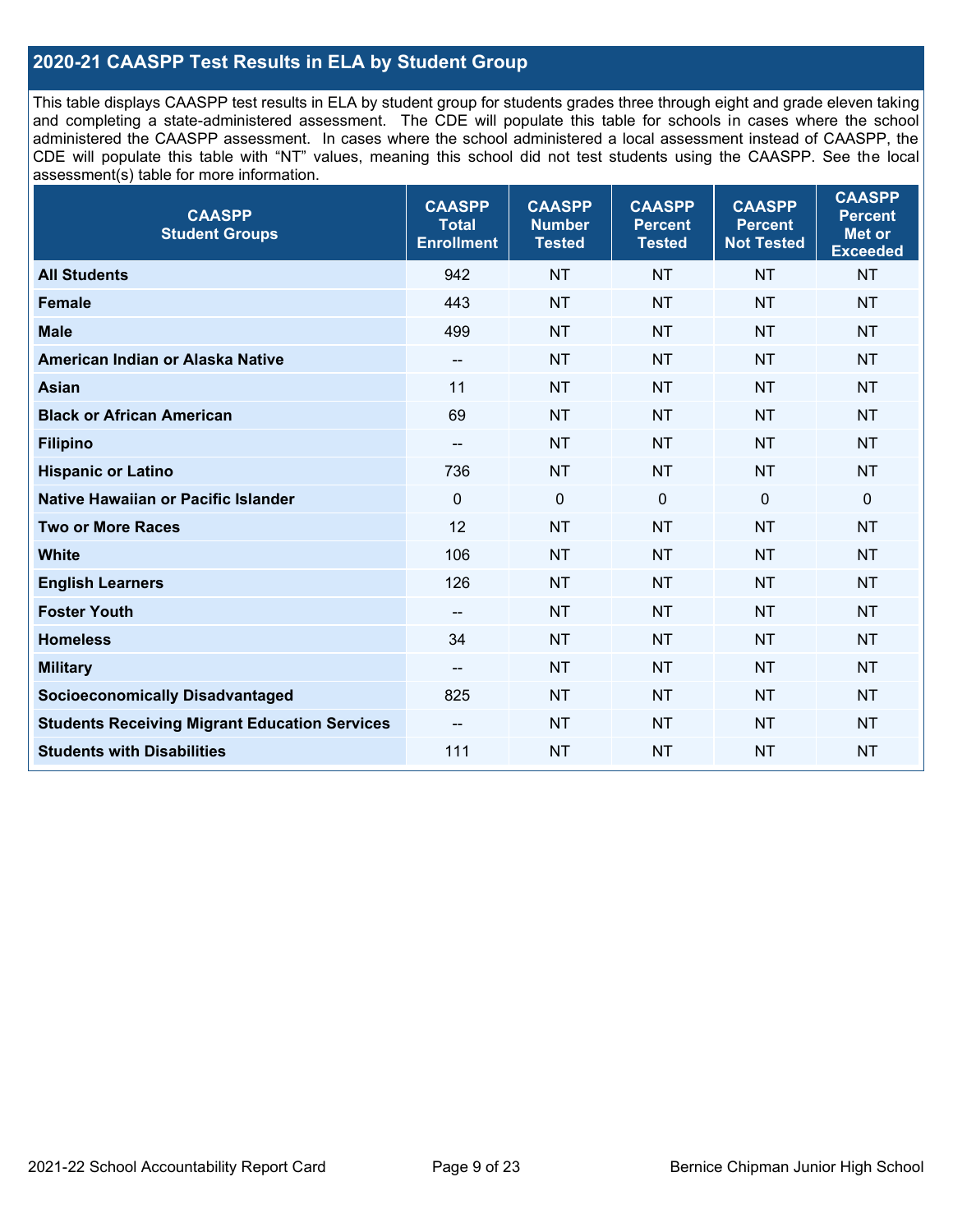## **2020-21 CAASPP Test Results in Math by Student Group**

This table displays CAASPP test results in Math by student group for students grades three through eight and grade eleven taking and completing a state-administered assessment. The CDE will populate this table for schools in cases where the school administered the CAASPP assessment. In cases where the school administered a local assessment instead of CAASPP, the CDE will populate this table with "NT" values, meaning this school did not test students using the CAASPP. See the local assessment(s) table for more information.

| <b>CAASPP</b><br><b>Student Groups</b>               | <b>CAASPP</b><br><b>Total</b><br><b>Enrollment</b> | <b>CAASPP</b><br><b>Number</b><br><b>Tested</b> | <b>CAASPP</b><br><b>Percent</b><br><b>Tested</b> | <b>CAASPP</b><br><b>Percent</b><br><b>Not Tested</b> | <b>CAASPP</b><br><b>Percent</b><br>Met or<br><b>Exceeded</b> |
|------------------------------------------------------|----------------------------------------------------|-------------------------------------------------|--------------------------------------------------|------------------------------------------------------|--------------------------------------------------------------|
| <b>All Students</b>                                  | 942                                                | <b>NT</b>                                       | <b>NT</b>                                        | <b>NT</b>                                            | <b>NT</b>                                                    |
| <b>Female</b>                                        | 443                                                | <b>NT</b>                                       | <b>NT</b>                                        | <b>NT</b>                                            | <b>NT</b>                                                    |
| <b>Male</b>                                          | 499                                                | <b>NT</b>                                       | <b>NT</b>                                        | <b>NT</b>                                            | <b>NT</b>                                                    |
| American Indian or Alaska Native                     | $\overline{\phantom{a}}$                           | <b>NT</b>                                       | <b>NT</b>                                        | <b>NT</b>                                            | <b>NT</b>                                                    |
| <b>Asian</b>                                         | 11                                                 | <b>NT</b>                                       | <b>NT</b>                                        | <b>NT</b>                                            | <b>NT</b>                                                    |
| <b>Black or African American</b>                     | 69                                                 | <b>NT</b>                                       | <b>NT</b>                                        | <b>NT</b>                                            | <b>NT</b>                                                    |
| <b>Filipino</b>                                      | $\overline{\phantom{a}}$                           | <b>NT</b>                                       | <b>NT</b>                                        | <b>NT</b>                                            | <b>NT</b>                                                    |
| <b>Hispanic or Latino</b>                            | 736                                                | <b>NT</b>                                       | <b>NT</b>                                        | <b>NT</b>                                            | <b>NT</b>                                                    |
| Native Hawaiian or Pacific Islander                  | $\mathbf 0$                                        | $\mathbf 0$                                     | $\mathbf{0}$                                     | $\overline{0}$                                       | 0                                                            |
| <b>Two or More Races</b>                             | 12                                                 | <b>NT</b>                                       | <b>NT</b>                                        | <b>NT</b>                                            | <b>NT</b>                                                    |
| <b>White</b>                                         | 106                                                | <b>NT</b>                                       | <b>NT</b>                                        | <b>NT</b>                                            | <b>NT</b>                                                    |
| <b>English Learners</b>                              | 126                                                | <b>NT</b>                                       | <b>NT</b>                                        | <b>NT</b>                                            | <b>NT</b>                                                    |
| <b>Foster Youth</b>                                  | $\overline{\phantom{a}}$                           | <b>NT</b>                                       | <b>NT</b>                                        | <b>NT</b>                                            | <b>NT</b>                                                    |
| <b>Homeless</b>                                      | 34                                                 | <b>NT</b>                                       | <b>NT</b>                                        | <b>NT</b>                                            | <b>NT</b>                                                    |
| <b>Military</b>                                      | $\overline{\phantom{a}}$                           | <b>NT</b>                                       | <b>NT</b>                                        | <b>NT</b>                                            | <b>NT</b>                                                    |
| <b>Socioeconomically Disadvantaged</b>               | 825                                                | <b>NT</b>                                       | <b>NT</b>                                        | <b>NT</b>                                            | <b>NT</b>                                                    |
| <b>Students Receiving Migrant Education Services</b> | $\overline{\phantom{a}}$                           | <b>NT</b>                                       | <b>NT</b>                                        | <b>NT</b>                                            | <b>NT</b>                                                    |
| <b>Students with Disabilities</b>                    | 111                                                | <b>NT</b>                                       | <b>NT</b>                                        | <b>NT</b>                                            | <b>NT</b>                                                    |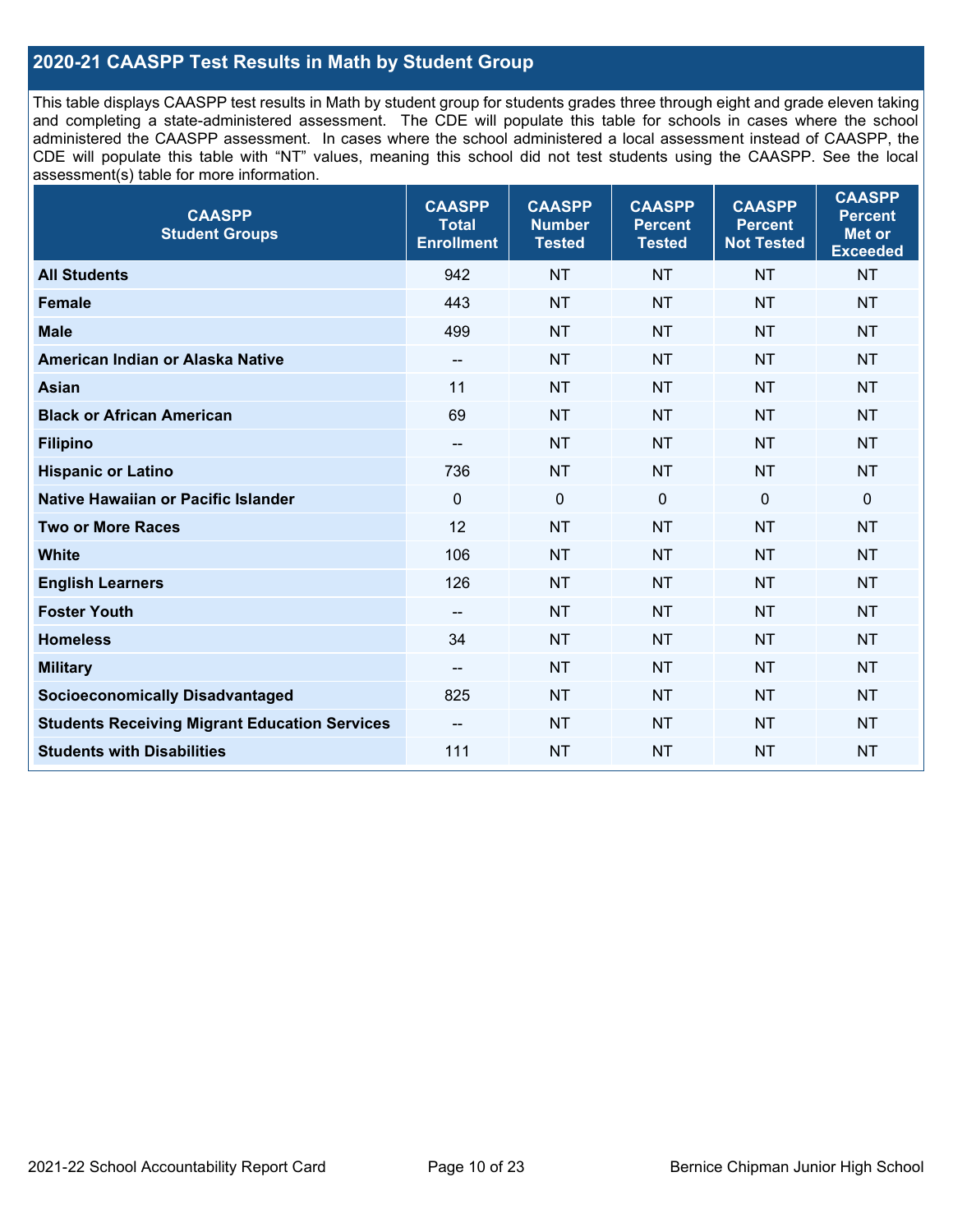## **2020-21 Local Assessment Test Results in ELA by Student Group**

This table displays Local Assessment test results in ELA by student group for students grades three through eight and grade eleven. LEAs/schools will populate this table for schools in cases where the school administered a local assessment. In cases where the school administered the CAASPP assessment, LEAs/schools will populate this table with "N/A" values in all cells, meaning this table is Not Applicable for this school.

| <b>STAR</b><br><b>Student Groups</b>                                                                                            | <b>STAR</b><br><b>Total</b><br><b>Enrollment</b> | <b>STAR</b><br><b>Number</b><br><b>Tested</b> | <b>STAR</b><br><b>Percent</b><br><b>Tested</b> | <b>STAR</b><br><b>Percent</b><br><b>Not Tested</b> | <b>STAR</b><br><b>Percent</b><br><b>At or Above</b><br><b>Grade Level</b> |
|---------------------------------------------------------------------------------------------------------------------------------|--------------------------------------------------|-----------------------------------------------|------------------------------------------------|----------------------------------------------------|---------------------------------------------------------------------------|
| <b>All Students</b>                                                                                                             | 955                                              | 874                                           | 91.50%                                         | 8.50%                                              | 31.10%                                                                    |
| <b>Female</b>                                                                                                                   | 453                                              | 424                                           | 93.60%                                         | 6.40%                                              | 31.80%                                                                    |
| <b>Male</b>                                                                                                                     | 502                                              | 450                                           | 89.60%                                         | 10.40%                                             | 30.40%                                                                    |
| American Indian or Alaska Native                                                                                                | --                                               | $\overline{\phantom{m}}$                      | --                                             |                                                    |                                                                           |
| <b>Asian</b>                                                                                                                    | $\overline{\phantom{a}}$                         | $\overline{\phantom{a}}$                      |                                                | --                                                 |                                                                           |
| <b>Black or African American</b>                                                                                                | 68                                               | 56                                            | 82.40%                                         | 17.60%                                             | 32.10%                                                                    |
| <b>Filipino</b>                                                                                                                 | $\overline{\phantom{a}}$                         | $\overline{\phantom{m}}$                      | --                                             |                                                    | --                                                                        |
| <b>Hispanic or Latino</b>                                                                                                       | 749                                              | 684                                           | 91.30%                                         | 8.70%                                              | 28.50%                                                                    |
| Native Hawaiian or Pacific Islander                                                                                             | $\overline{\phantom{a}}$                         | $\overline{\phantom{a}}$                      |                                                | --                                                 |                                                                           |
| <b>Two or More Races</b>                                                                                                        | 13                                               | 13                                            | 100.00%                                        | 0.00%                                              | 38.50%                                                                    |
| <b>White</b>                                                                                                                    | 107                                              | 103                                           | 96.30%                                         | 3.90%                                              | 43.70%                                                                    |
| <b>English Learners</b>                                                                                                         | 128                                              | 61                                            | 47.70%                                         | 52.30%                                             | 1.60%                                                                     |
| <b>Foster Youth</b>                                                                                                             | --                                               | $\overline{\phantom{a}}$                      |                                                | $\overline{\phantom{a}}$                           | --                                                                        |
| <b>Homeless</b>                                                                                                                 | 19                                               | 10                                            | 52.60%                                         | 47.40%                                             | 10.00%                                                                    |
| <b>Military</b>                                                                                                                 | --                                               | $\overline{\phantom{a}}$                      | --                                             | $\overline{\phantom{a}}$                           | --                                                                        |
| <b>Socioeconomically Disadvantaged</b>                                                                                          | 820                                              | 799                                           | 97.40%                                         | 2.60%                                              | 26.50%                                                                    |
| <b>Students Receiving Migrant Education Services</b>                                                                            | 14                                               | 6                                             | 42.90%                                         | 57.10%                                             | 33.30%                                                                    |
| <b>Students with Disabilities</b><br>*At or above the grade-level standard in the context of the local assessment administered. | 109                                              | 28                                            | 25.70%                                         | 74.30%                                             | 10.70%                                                                    |

## **2020-21 Local Assessment Test Results in Math by Student Group**

This table displays Local Assessment test results in Math by student group for students grades three through eight and grade eleven. LEAs/schools will populate this table for schools in cases where the school administered a local assessment. In cases where the school administered the CAASPP assessment, LEAs/schools will populate this table with "N/A" values in all cells, meaning this table is Not Applicable for this school.

| <b>STAR</b><br><b>Student Groups</b> | <b>STAR</b><br><b>Total</b><br><b>Enrollment</b> | <b>STAR</b><br><b>Number</b><br><b>Tested</b> | <b>STAR</b><br><b>Percent</b><br><b>Tested</b> | <b>STAR</b><br><b>Percent</b><br><b>Not Tested</b> | <b>STAR</b><br><b>Percent</b><br><b>At or Above</b><br><b>Grade Level</b> |
|--------------------------------------|--------------------------------------------------|-----------------------------------------------|------------------------------------------------|----------------------------------------------------|---------------------------------------------------------------------------|
| <b>All Students</b>                  | 955                                              | 851                                           | 89.10%                                         | 10.90%                                             | 21.50%                                                                    |
| <b>Female</b>                        | 453                                              | 418                                           | $92.30\%$                                      | 7.70%                                              | 23.40%                                                                    |
| <b>Male</b>                          | 502                                              | 433                                           | 86.30%                                         | 13.70%                                             | 19.60%                                                                    |
| American Indian or Alaska Native     | --                                               | $- -$                                         | $- -$                                          | $- -$                                              | $\overline{\phantom{m}}$                                                  |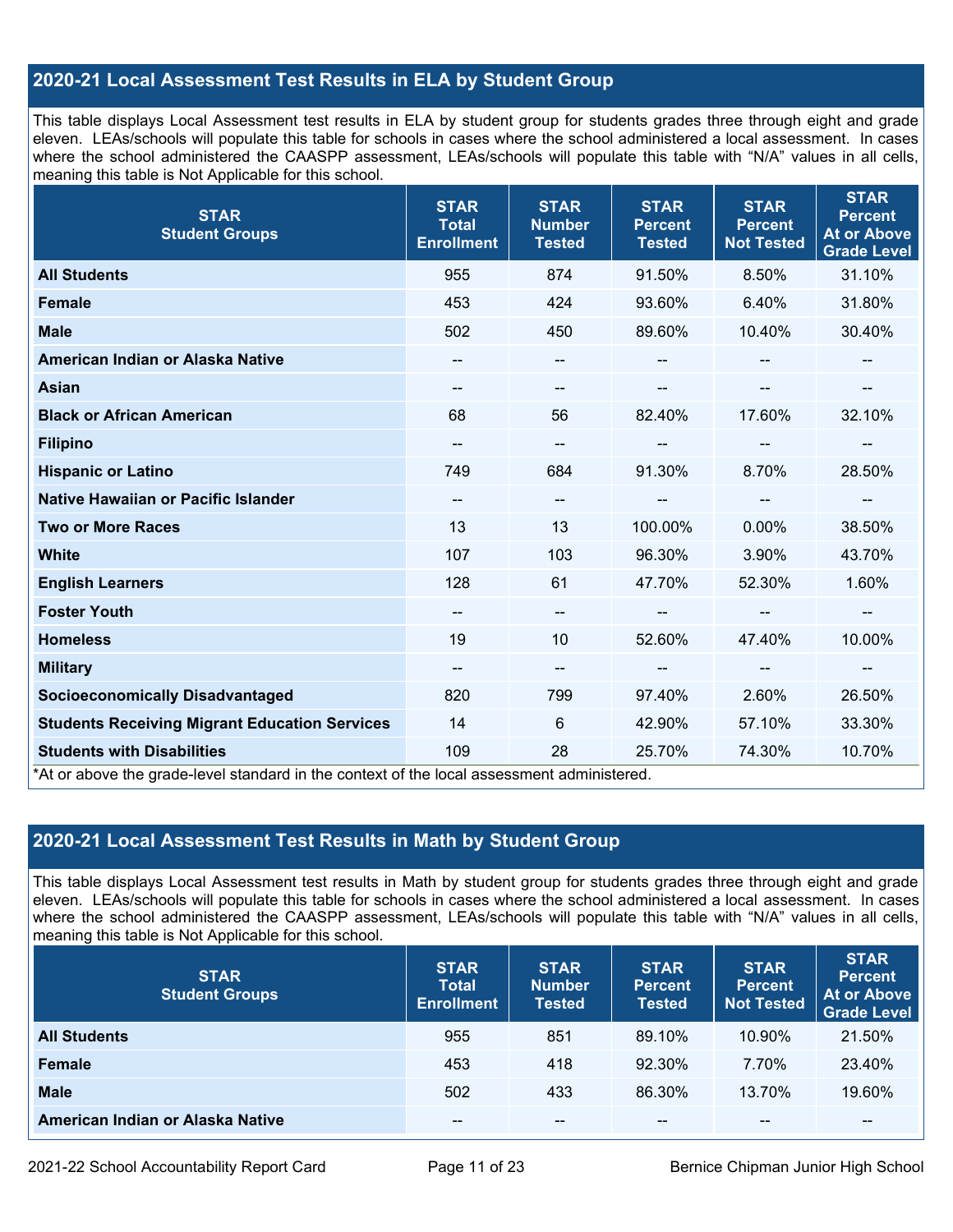| <b>Asian</b>                                                                               | --  | $\overline{\phantom{m}}$ | --      | --                       | --     |
|--------------------------------------------------------------------------------------------|-----|--------------------------|---------|--------------------------|--------|
| <b>Black or African American</b>                                                           | 68  | 53                       | 77.90%  | 22.10%                   | 13.20% |
| <b>Filipino</b>                                                                            | --  | $\qquad \qquad \cdots$   | --      | $\overline{\phantom{m}}$ | --     |
| <b>Hispanic or Latino</b>                                                                  | 749 | 667                      | 89.10%  | 10.90%                   | 20.50% |
| <b>Native Hawaiian or Pacific Islander</b>                                                 | --  | $\qquad \qquad \cdots$   | --      | $\sim$                   | --     |
| <b>Two or More Races</b>                                                                   | 13  | 13                       | 100.00% | 0.00%                    | 30.80% |
| <b>White</b>                                                                               | 107 | 100                      | 93.50%  | 7.00%                    | 29.00% |
| <b>English Learners</b>                                                                    | 128 | 56                       | 43.80%  | 56.30%                   | 5.40%  |
| <b>Foster Youth</b>                                                                        | --  | $\qquad \qquad \cdots$   |         | --                       | --     |
| <b>Homeless</b>                                                                            | 19  | 8                        | 42.10%  | 57.90%                   | 25.00% |
| <b>Military</b>                                                                            | --  | $- -$                    | --      | --                       | --     |
| <b>Socioeconomically Disadvantaged</b>                                                     | 820 | 725                      | 88.40%  | 11.60%                   | 16.60% |
| <b>Students Receiving Migrant Education Services</b>                                       | 14  | $\overline{7}$           | 50.00%  | 50.00%                   | 28.60% |
| <b>Students with Disabilities</b>                                                          | 109 | 33                       | 30.30%  | 69.70%                   | 3.00%  |
| *At or above the grade-level standard in the context of the local assessment administered. |     |                          |         |                          |        |

## **CAASPP Test Results in Science for All Students**

This table displays the percentage of all students grades five, eight, and High School meeting or exceeding the State Standard.

The 2019-2020 data cells with N/A values indicate that the 2019-2020 data are not available due to the COVID-19 pandemic and resulting summative testing suspension. The Executive Order N-30-20 was issued which waived the assessment, accountability, and reporting requirements for the 2019-2020 school year.

For any 2020-2021 data cells with N/T values indicate that this school did not test students using the CAASPP Science.

| <b>Subject</b>                                           | <b>School</b> | <b>School</b> | <b>District</b> | District | <b>State</b> | <b>State</b> |
|----------------------------------------------------------|---------------|---------------|-----------------|----------|--------------|--------------|
|                                                          | 2019-20       | 2020-21       | 2019-20         | 2020-21  | 2019-20      | 2020-21      |
| <b>Science</b><br>$\left($ (grades 5, 8 and high school) | N/A           | NT            | N/A             | NT       | N/A          | 28.72        |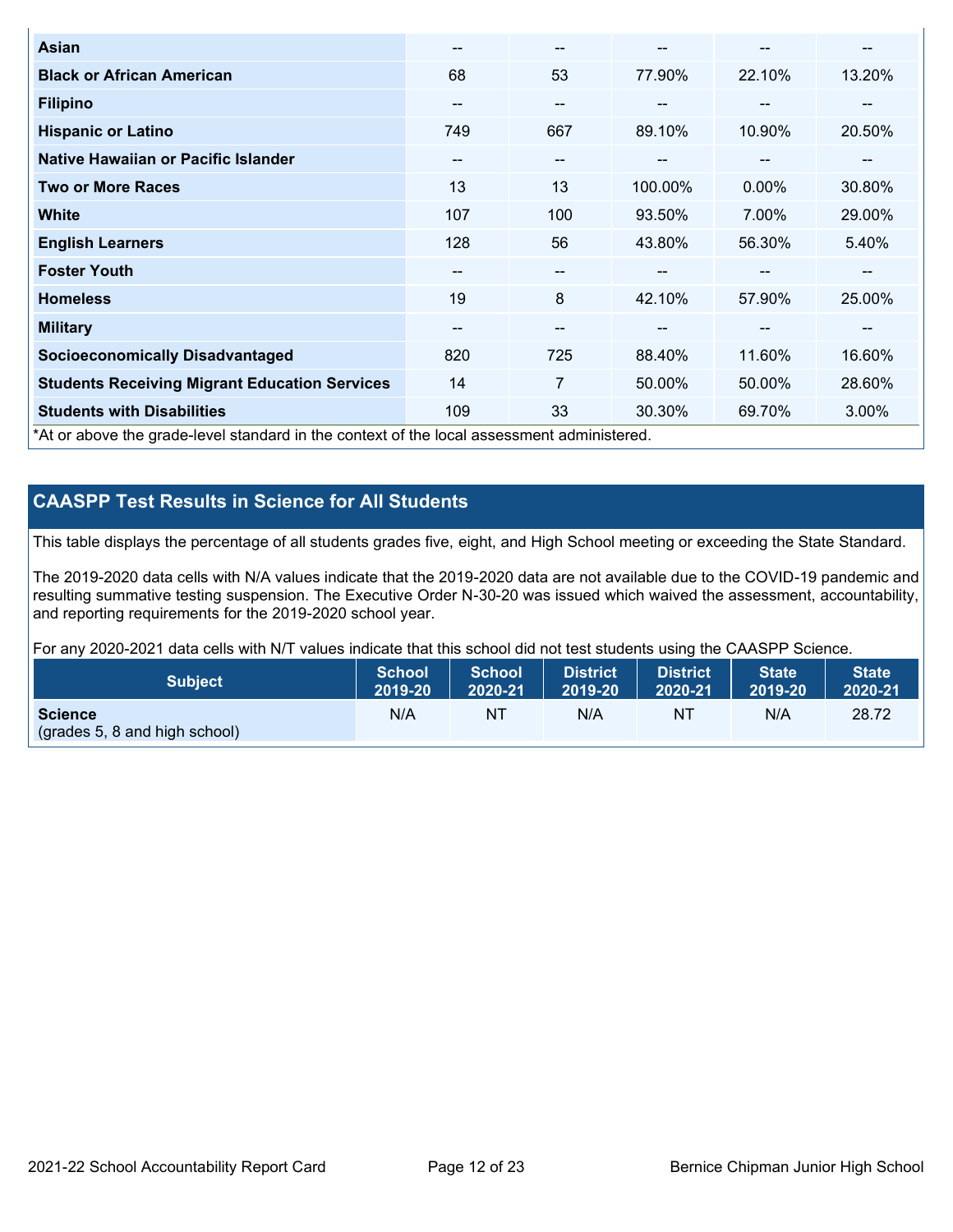## **2020-21 CAASPP Test Results in Science by Student Group**

This table displays CAASPP test results in Science by student group for students grades five, eight, and High School. For any data cells with N/T values indicate that this school did not test students using the CAASPP Science.

| <b>Student Group</b>                                 | <b>Total</b><br><b>Enrollment</b> | <b>Number</b><br><b>Tested</b> | <b>Percent</b><br><b>Tested</b> | <b>Percent</b><br><b>Not Tested</b> | <b>Percent</b><br>Met or<br><b>Exceeded</b> |
|------------------------------------------------------|-----------------------------------|--------------------------------|---------------------------------|-------------------------------------|---------------------------------------------|
| <b>All Students</b>                                  | 425                               | <b>NT</b>                      | <b>NT</b>                       | <b>NT</b>                           | <b>NT</b>                                   |
| <b>Female</b>                                        | 210                               | <b>NT</b>                      | <b>NT</b>                       | <b>NT</b>                           | <b>NT</b>                                   |
| <b>Male</b>                                          | 215                               | <b>NT</b>                      | <b>NT</b>                       | <b>NT</b>                           | <b>NT</b>                                   |
| American Indian or Alaska Native                     | --                                | <b>NT</b>                      | <b>NT</b>                       | <b>NT</b>                           | <b>NT</b>                                   |
| <b>Asian</b>                                         | --                                | <b>NT</b>                      | <b>NT</b>                       | <b>NT</b>                           | <b>NT</b>                                   |
| <b>Black or African American</b>                     | 27                                | <b>NT</b>                      | <b>NT</b>                       | <b>NT</b>                           | <b>NT</b>                                   |
| <b>Filipino</b>                                      | --                                | <b>NT</b>                      | <b>NT</b>                       | <b>NT</b>                           | <b>NT</b>                                   |
| <b>Hispanic or Latino</b>                            | 330                               | <b>NT</b>                      | <b>NT</b>                       | <b>NT</b>                           | <b>NT</b>                                   |
| Native Hawaiian or Pacific Islander                  | 0                                 | $\mathbf 0$                    | $\mathbf 0$                     | $\mathbf 0$                         | 0                                           |
| <b>Two or More Races</b>                             | --                                | <b>NT</b>                      | <b>NT</b>                       | <b>NT</b>                           | <b>NT</b>                                   |
| <b>White</b>                                         | 50                                | <b>NT</b>                      | <b>NT</b>                       | <b>NT</b>                           | <b>NT</b>                                   |
| <b>English Learners</b>                              | 46                                | <b>NT</b>                      | <b>NT</b>                       | <b>NT</b>                           | <b>NT</b>                                   |
| <b>Foster Youth</b>                                  | --                                | <b>NT</b>                      | <b>NT</b>                       | <b>NT</b>                           | <b>NT</b>                                   |
| <b>Homeless</b>                                      | 14                                | <b>NT</b>                      | <b>NT</b>                       | <b>NT</b>                           | <b>NT</b>                                   |
| <b>Military</b>                                      | $\Omega$                          | $\mathbf 0$                    | $\mathbf{0}$                    | $\mathbf 0$                         | 0                                           |
| <b>Socioeconomically Disadvantaged</b>               | 357                               | <b>NT</b>                      | <b>NT</b>                       | <b>NT</b>                           | <b>NT</b>                                   |
| <b>Students Receiving Migrant Education Services</b> | $-$                               | <b>NT</b>                      | <b>NT</b>                       | <b>NT</b>                           | <b>NT</b>                                   |
| <b>Students with Disabilities</b>                    | 46                                | <b>NT</b>                      | <b>NT</b>                       | <b>NT</b>                           | <b>NT</b>                                   |

## **B. Pupil Outcomes State Priority: Other Pupil Outcomes**

The SARC provides the following information relevant to the State priority: Other Pupil Outcomes (Priority 8): Pupil outcomes in the subject area of physical education.

## **2020-21 California Physical Fitness Test Results**

Due to the COVID-19 crisis, the Physical Fitness Test was suspended during the 2020-2021 school year and therefore no data are reported and each cell in this table is populated with "N/A."

| <b>Grade Level</b> | <b>Four of Six Fitness Standards</b> | <b>Five of Six Fitness Standards</b> | Percentage of Students Meeting   Percentage of Students Meeting   Percentage of Students Meeting<br><b>Six of Six Fitness Standards</b> |
|--------------------|--------------------------------------|--------------------------------------|-----------------------------------------------------------------------------------------------------------------------------------------|
| Grade 5            | N/A                                  | N/A                                  | N/A                                                                                                                                     |
| Grade 7            | N/A                                  | N/A                                  | N/A                                                                                                                                     |
| Grade 9            | N/A                                  | N/A                                  | N/A                                                                                                                                     |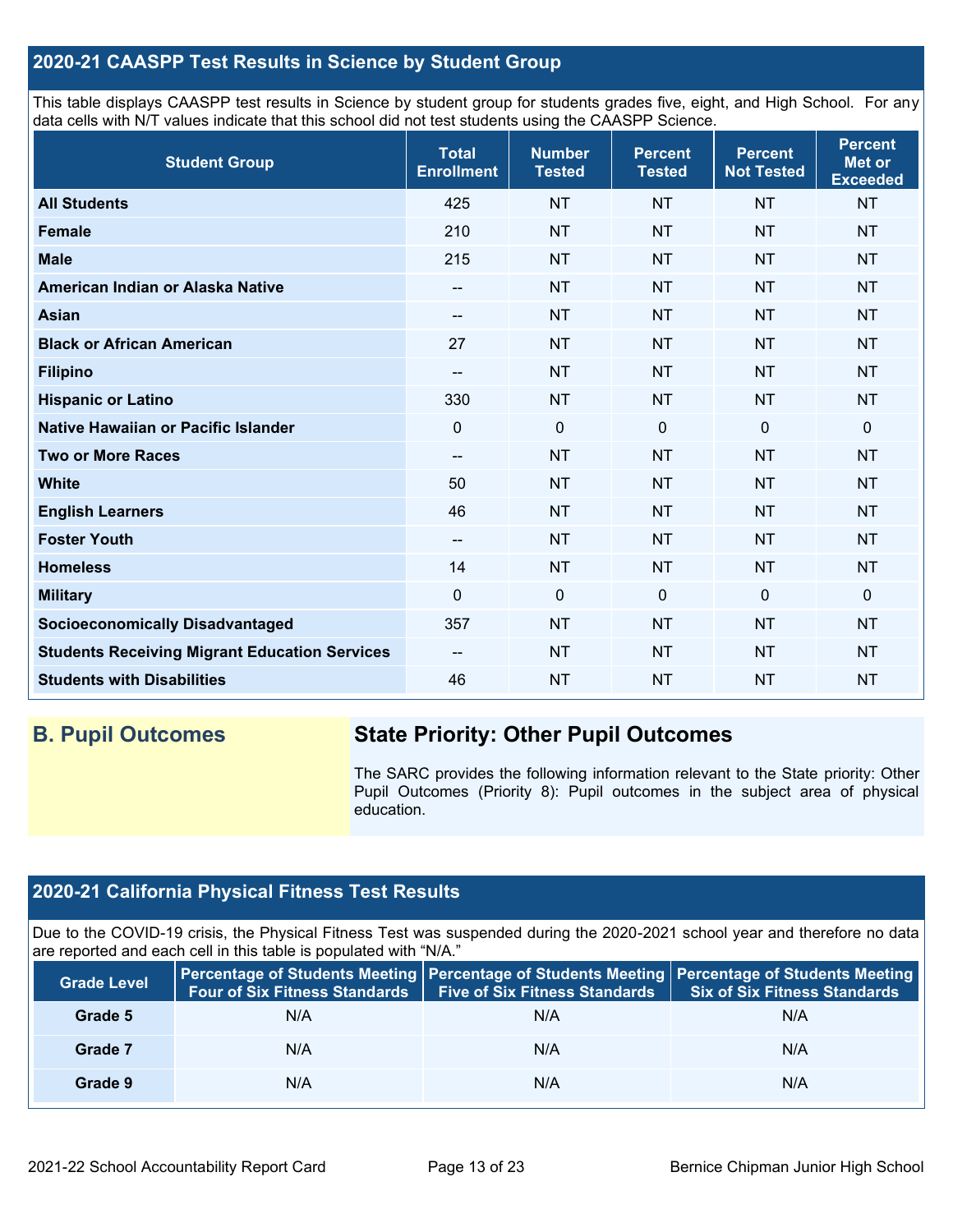## **C. Engagement State Priority: Parental Involvement**

The SARC provides the following information relevant to the State priority: Parental Involvement (Priority 3): Efforts the school district makes to seek parent input in making decisions regarding the school district and at each school site.

## **2021-22 Opportunities for Parental Involvement**

Family and community support is encouraged at all school activities. The more we can team together, the more successful our students will be. We also believe that continual two-way communication is essential to successful parent involvement programs. Parents are encouraged to participate in our annual Back-To-School Night each fall, Chipman Booster Club, annual fundraisers, School Site Council, English Learner Advisory Committee, African American Parent Advisory Committee, parent education meetings, parent surveys, field trips, and classroom activities. Chipman uses the student portal, Aeries, to help families keep up to date on their student's progress academically as well as behaviorally. School-Wide parent conferences are scheduled in the fall and spring. Individual conferences may also be scheduled as needed. The school employs seven (7) bilingual support staff members who assist with translation services when needed. The Chipman Parent Center provides a space where parents can not only feel at home but can also have access to resources and information to support their student as well as their own personal development as a parent. The Parent Center organizes various family activities such as Family Picnics, Science/Math Nights, Reading Nights, Game Nights, Art/Paint Nights, and informational classes on topics requested through our parent survey. The Parent Center also provides an opportunity for parents to socialize and learn about activities on campus at the monthly Parent Cafe. Parents are kept informed of upcoming events through the Chipman Webpage, social media accounts on Facebook, Instagram, and Twitter, Parent Square messaging app, monthly newsletters, Family and Community Engagement Calendars, bulletins sent home with the students, and through our voicemail system (School Messenger). The school's digital marquee is also updated weekly to inform students and parents of upcoming events and opportunities for parents to get involved. Please call (661) 631-5210 and simply let us know you would like to volunteer or to access information concerning participation opportunities.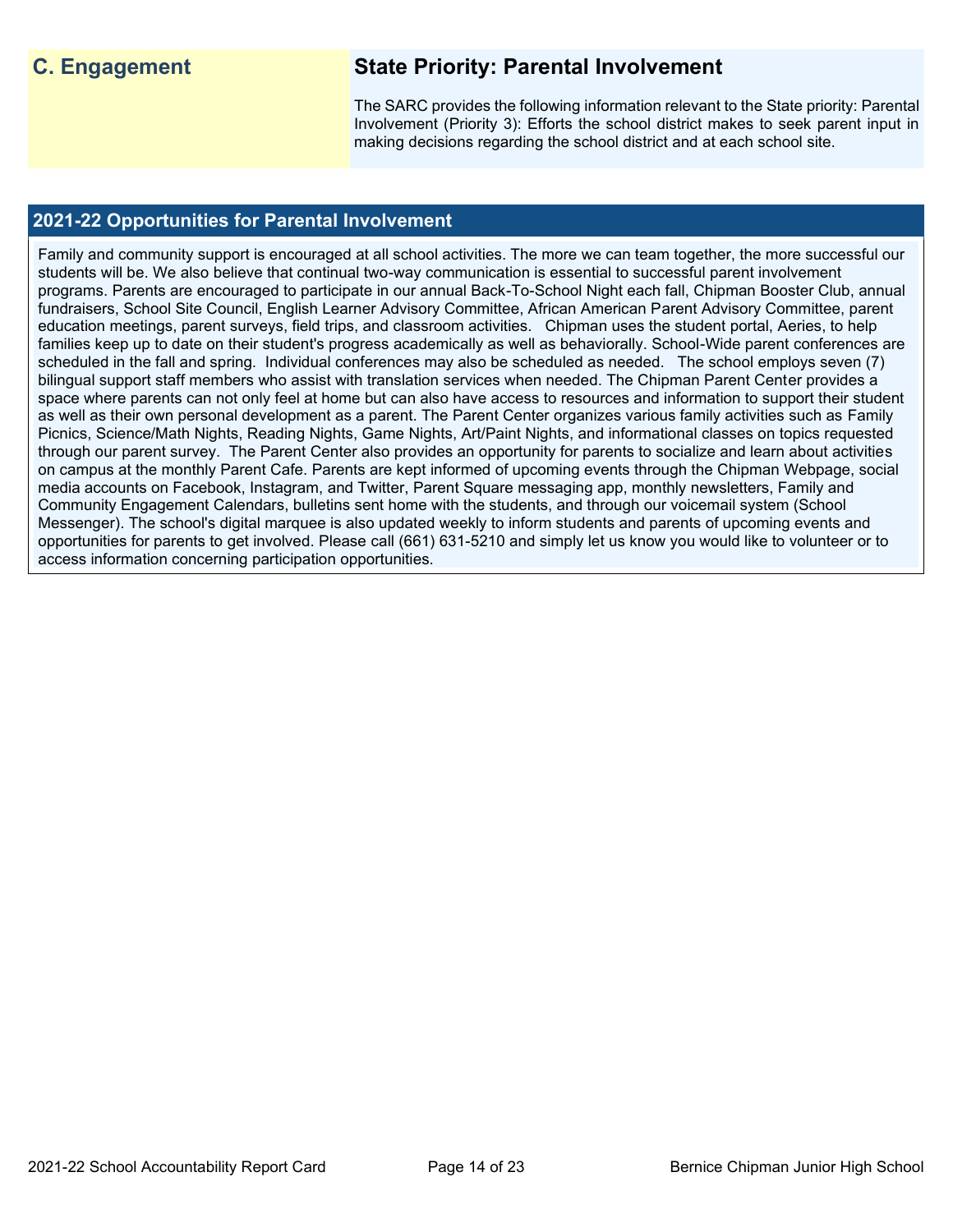## **2020-21 Chronic Absenteeism by Student Group**

| <b>Student Group</b>                                 | <b>Cumulative</b><br><b>Enrollment</b> | <b>Chronic</b><br><b>Absenteeism</b><br><b>Eligible Enrollment</b> | <b>Chronic</b><br><b>Absenteeism</b><br><b>Count</b> | <b>Chronic</b><br><b>Absenteeism</b><br><b>Rate</b> |
|------------------------------------------------------|----------------------------------------|--------------------------------------------------------------------|------------------------------------------------------|-----------------------------------------------------|
| <b>All Students</b>                                  | 983                                    | 972                                                                | 131                                                  | 13.5                                                |
| <b>Female</b>                                        | 460                                    | 455                                                                | 60                                                   | 13.2                                                |
| <b>Male</b>                                          | 523                                    | 517                                                                | 71                                                   | 13.7                                                |
| American Indian or Alaska Native                     | 3                                      | 3                                                                  | $\Omega$                                             | 0.0                                                 |
| Asian                                                | 13                                     | 13                                                                 | 1                                                    | 7.7                                                 |
| <b>Black or African American</b>                     | 73                                     | 72                                                                 | 21                                                   | 29.2                                                |
| <b>Filipino</b>                                      | 5                                      | 5                                                                  | $\mathbf{0}$                                         | 0.0                                                 |
| <b>Hispanic or Latino</b>                            | 763                                    | 754                                                                | 88                                                   | 11.7                                                |
| Native Hawaiian or Pacific Islander                  | 0                                      | $\mathbf 0$                                                        | $\mathbf 0$                                          | 0.0                                                 |
| <b>Two or More Races</b>                             | 13                                     | 13                                                                 | 2                                                    | 15.4                                                |
| <b>White</b>                                         | 113                                    | 112                                                                | 19                                                   | 17.0                                                |
| <b>English Learners</b>                              | 137                                    | 136                                                                | 24                                                   | 17.6                                                |
| <b>Foster Youth</b>                                  | 5                                      | 5                                                                  | 2                                                    | 40.0                                                |
| <b>Homeless</b>                                      | 20                                     | 18                                                                 | 4                                                    | 22.2                                                |
| <b>Socioeconomically Disadvantaged</b>               | 864                                    | 856                                                                | 127                                                  | 14.8                                                |
| <b>Students Receiving Migrant Education Services</b> | 13                                     | 13                                                                 | 1                                                    | 7.7                                                 |
| <b>Students with Disabilities</b>                    | 121                                    | 120                                                                | 31                                                   | 25.8                                                |

## **C. Engagement State Priority: School Climate**

The SARC provides the following information relevant to the State priority: School Climate (Priority 6):

- Pupil suspension rates;
- Pupil expulsion rates; and
- Other local measures on the sense of safety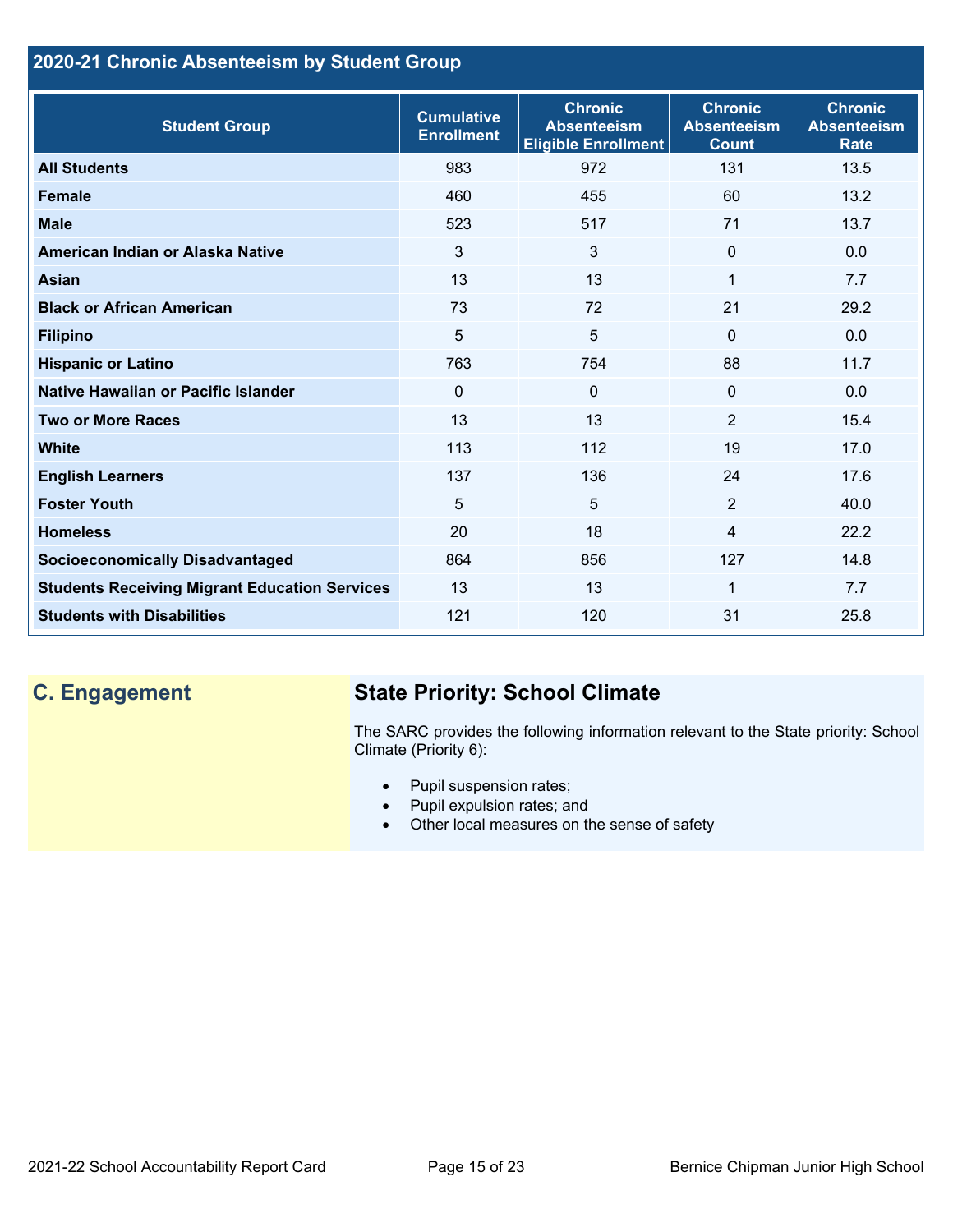## **Suspensions and Expulsions**

This table displays suspensions and expulsions data collected between July through June, each full school year respectively. Data collected during the 2020-21 school year may not be comparable to earlier years of this collection due to differences in learning mode instruction in response to the COVID-19 pandemic.

| <b>Subject</b>     | <b>School</b><br>2018-19 | <b>School</b><br>2020-21 | <b>District</b><br>2018-19 | <b>District</b><br>2020-21 | <b>State</b><br>2018-19 | <b>State</b><br>2020-21 |
|--------------------|--------------------------|--------------------------|----------------------------|----------------------------|-------------------------|-------------------------|
| <b>Suspensions</b> | 2.57                     | 0.10                     | 2.08                       | 0.03                       | 3.47                    | 0.20                    |
| <b>Expulsions</b>  | 0.10                     | 0.00                     | 0.06                       | 0.00                       | 0.08                    | 0.00                    |

This table displays suspensions and expulsions data collected between July through February, partial school year due to the COVID-19 pandemic. The 2019-2020 suspensions and expulsions rate data are not comparable to other year data because the 2019-2020 school year is a partial school year due to the COVID-19 crisis. As such, it would be inappropriate to make any comparisons in rates of suspensions and expulsions in the 2019-2020 school year compared to other school years.

| <b>Subject</b>     | <b>School</b><br>2019-20 | <b>District</b><br>2019-20 | <b>State</b><br>2019-20 |  |
|--------------------|--------------------------|----------------------------|-------------------------|--|
| <b>Suspensions</b> | 3.86                     | 1.43                       | 2.45                    |  |
| <b>Expulsions</b>  | 0.00                     | 0.01                       | 0.05                    |  |

## **2020-21 Suspensions and Expulsions by Student Group**

| <b>Student Group</b>                                 | <b>Suspensions Rate</b> | <b>Expulsions Rate</b> |
|------------------------------------------------------|-------------------------|------------------------|
| <b>All Students</b>                                  | 0.10                    | 0.00                   |
| Female                                               | 0.00                    | 0.00                   |
| <b>Male</b>                                          | 0.19                    | 0.00                   |
| American Indian or Alaska Native                     | 0.00                    | 0.00                   |
| Asian                                                | 0.00                    | 0.00                   |
| <b>Black or African American</b>                     | 0.00                    | 0.00                   |
| <b>Filipino</b>                                      | 0.00                    | 0.00                   |
| <b>Hispanic or Latino</b>                            | 0.13                    | 0.00                   |
| Native Hawaiian or Pacific Islander                  | 0.00                    | 0.00                   |
| <b>Two or More Races</b>                             | 0.00                    | 0.00                   |
| <b>White</b>                                         | 0.00                    | 0.00                   |
| <b>English Learners</b>                              | 0.00                    | 0.00                   |
| <b>Foster Youth</b>                                  | 0.00                    | 0.00                   |
| <b>Homeless</b>                                      | 0.00                    | 0.00                   |
| <b>Socioeconomically Disadvantaged</b>               | 0.12                    | 0.00                   |
| <b>Students Receiving Migrant Education Services</b> | 0.00                    | 0.00                   |
| <b>Students with Disabilities</b>                    | 0.00                    | 0.00                   |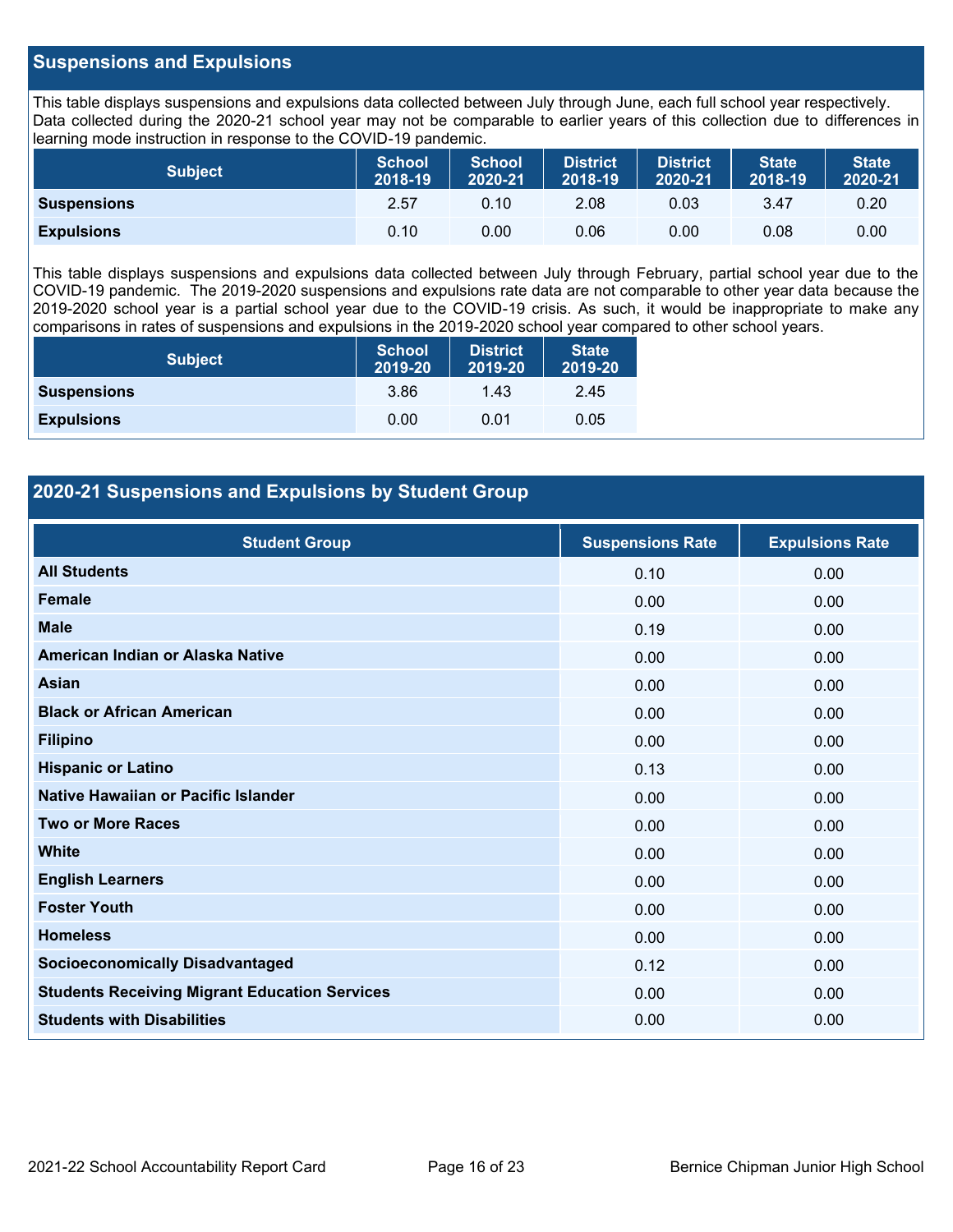### **2021-22 School Safety Plan**

Chipman established its Comprehensive School Safety Plan in 1998. A law enforcement officer specializing in safety provided direction in the establishment of the School Safety Plan. Chipman's School Safety Plan is current and is updated annually. The Chipman School Site Council approved the plan on February 16, 2021. The Safety Plan was discussed with the staff on February 16, 2021, August 27, 2020, September 7, 2020, and December 4, 2020. Key elements of Chipman's School Safety Plan include the following: (a) routine and emergency disaster procedures; (b) suspension, and expulsion procedures; (c) teacher notification of pupils with a specific discipline history; (d) child abuse reporting procedures, (e) the district's sexual harassment policy; (f) school crime data; (g) the student dress code; (h) safe entrance and exit procedures; (i) the civil defense and disaster plan; and (j) discipline rules and procedures. Our overall goal is to maintain a safe and orderly school environment conducive to learning.

### **2018-19 Secondary Average Class Size and Class Size Distribution**

This table displays the 2018-19 average class size and class size distribution. The columns titled "Number of Classes" indicates how many classes fall into each size category (a range of total students per classroom). At the secondary school level, this information is reported by subject area rather than grade level.

| <b>Subject</b>               | Average<br><b>Class</b><br><b>Size</b> | <b>1-22 Students</b> | Number of Classes with   Number of Classes with   Number of Classes with<br>23-32 Students | 33+ Students |
|------------------------------|----------------------------------------|----------------------|--------------------------------------------------------------------------------------------|--------------|
| <b>English Language Arts</b> | 25                                     |                      | 28                                                                                         | b            |
| <b>Mathematics</b>           | 21                                     |                      | 26                                                                                         |              |
| <b>Science</b>               | 23                                     | 10                   | 27                                                                                         | 3            |
| <b>Social Science</b>        | 26                                     |                      | 24                                                                                         | 5            |

## **2019-20 Secondary Average Class Size and Class Size Distribution**

This table displays the 2019-20 average class size and class size distribution. The columns titled "Number of Classes" indicates how many classes fall into each size category (a range of total students per classroom). At the secondary school level, this information is reported by subject area rather than grade level.

| <b>Subject</b>               | Average<br><b>Class</b><br><b>Size</b> | <b>1-22 Students</b> | Number of Classes with   Number of Classes with  <br>23-32 Students | <b>Number of Classes with</b><br>33+ Students |
|------------------------------|----------------------------------------|----------------------|---------------------------------------------------------------------|-----------------------------------------------|
| <b>English Language Arts</b> | 22                                     | 19                   | 25                                                                  | 14                                            |
| <b>Mathematics</b>           | 23                                     | 12                   | 18                                                                  | 11                                            |
| <b>Science</b>               | 24                                     | 12                   | 15                                                                  | 13                                            |
| <b>Social Science</b>        | 25                                     | 10                   | 18                                                                  | 10                                            |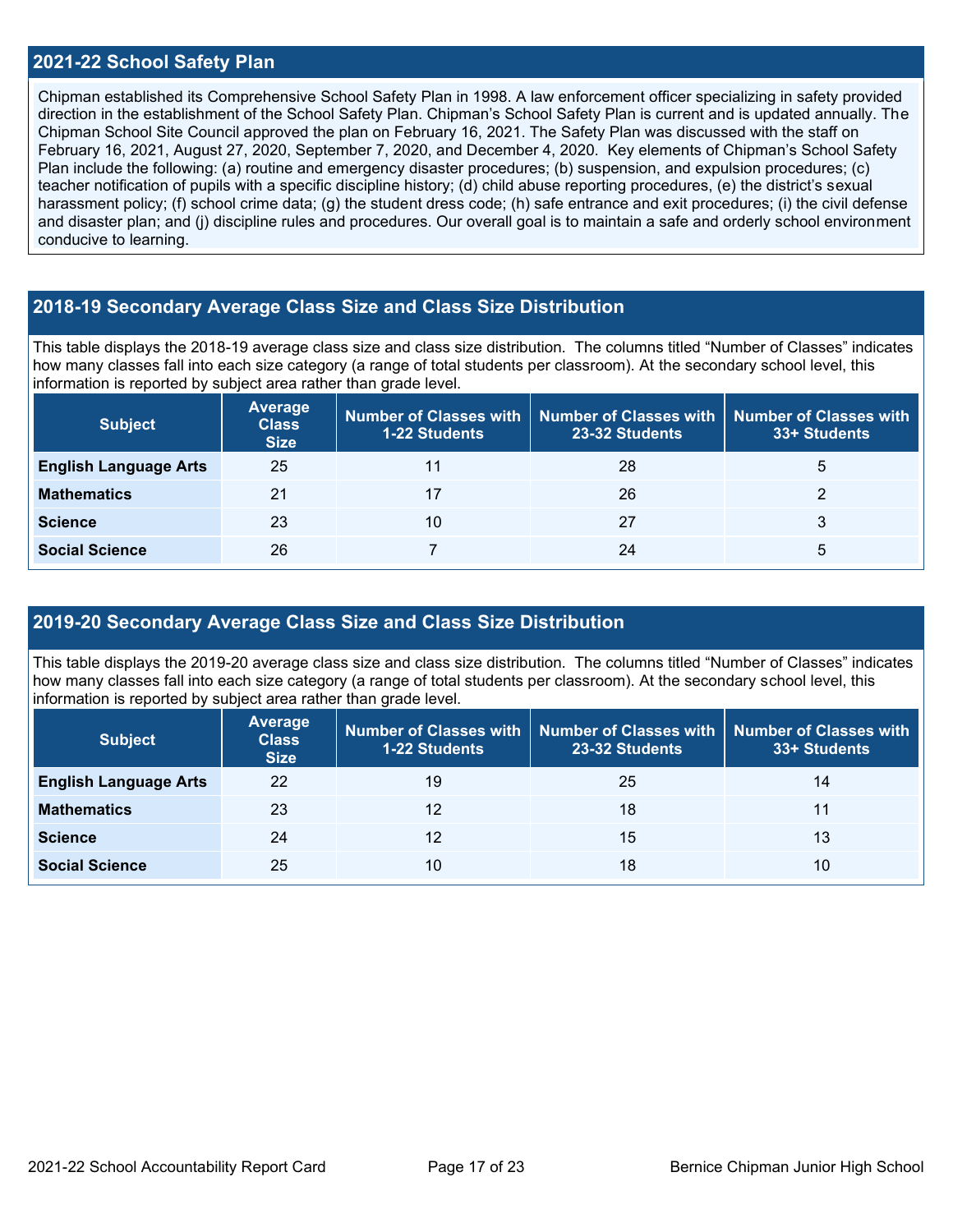## **2020-21 Secondary Average Class Size and Class Size Distribution**

This table displays the 2020-21 average class size and class size distribution. The columns titled "Number of Classes" indicates how many classes fall into each size category (a range of total students per classroom). At the secondary school level, this information is reported by subject area rather than grade level.

| <b>Subject</b>               | <b>Average</b><br><b>Class</b><br><b>Size</b> | <b>1-22 Students</b> | Number of Classes with   Number of Classes with  <br>23-32 Students | <b>Number of Classes with</b><br>33+ Students |
|------------------------------|-----------------------------------------------|----------------------|---------------------------------------------------------------------|-----------------------------------------------|
| <b>English Language Arts</b> | 22                                            | 22                   | 30                                                                  | 4                                             |
| <b>Mathematics</b>           | 21                                            | 19                   | 22                                                                  |                                               |
| <b>Science</b>               | 24                                            | 10                   | 20                                                                  | 8                                             |
| <b>Social Science</b>        | 26                                            | 6                    | 24                                                                  | b                                             |

## **2020-21 Ratio of Pupils to Academic Counselor**

This table displays the ratio of pupils to Academic Counselor. One full time equivalent (FTE) equals one staff member working full time; one FTE could also represent two staff members who each work 50 percent of full time.

| <b>Title</b>                        | <b>Ratio</b> |
|-------------------------------------|--------------|
| <b>Pupils to Academic Counselor</b> |              |

## **2020-21 Student Support Services Staff**

This table displays the number of FTE support staff assigned to this school. One full time equivalent (FTE) equals one staff member working full time; one FTE could also represent two staff members who each work 50 percent of full time.

| <b>Title</b>                                                         | <b>Number of FTE Assigned to School</b> |
|----------------------------------------------------------------------|-----------------------------------------|
| <b>Counselor (Academic, Social/Behavioral or Career Development)</b> | 0                                       |
| Library Media Teacher (Librarian)                                    | $\mathbf 0$                             |
| <b>Library Media Services Staff (Paraprofessional)</b>               | $\mathbf{0}$                            |
| <b>Psychologist</b>                                                  | $\mathbf{0}$                            |
| <b>Social Worker</b>                                                 | $\mathbf{0}$                            |
| <b>Speech/Language/Hearing Specialist</b>                            | $\Omega$                                |
| <b>Resource Specialist (non-teaching)</b>                            | $\mathbf{0}$                            |
| Other                                                                | 2.1                                     |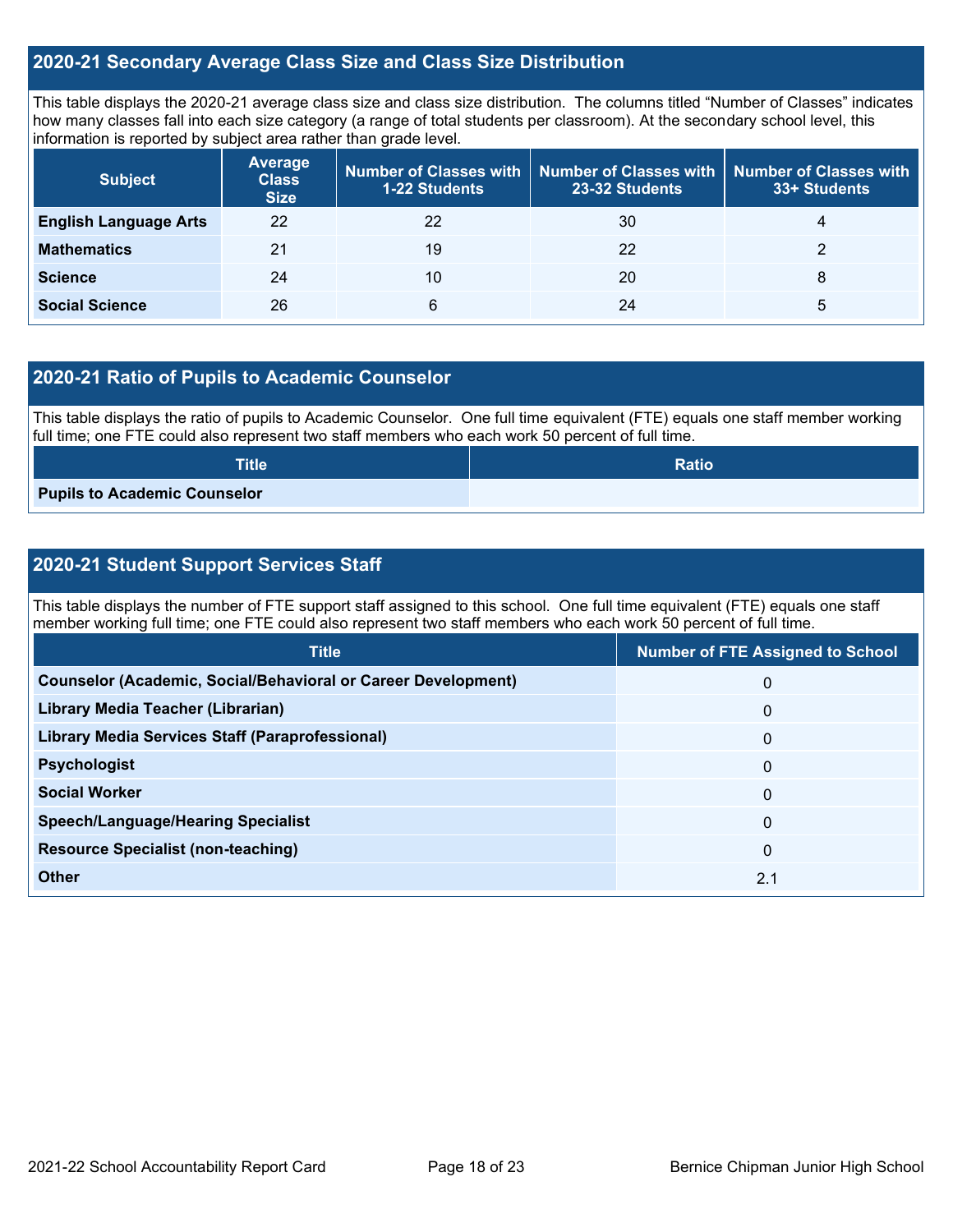## **2019-20 Expenditures Per Pupil and School Site Teacher Salaries**

This table displays the 2019-20 expenditures per pupil and average teach salary for this school. Cells with N/A values do not require data.

| Level                                                | <b>Expenditures</b><br><b>Total</b><br><b>Per Pupil</b><br><b>Expenditures</b><br>(Restricted)<br><b>Per Pupil</b> |         | <b>Expenditures</b><br><b>Per Pupil</b><br>(Unrestricted) | <b>Average</b><br><b>Teacher</b><br><b>Salary</b> |  |
|------------------------------------------------------|--------------------------------------------------------------------------------------------------------------------|---------|-----------------------------------------------------------|---------------------------------------------------|--|
| <b>School Site</b>                                   | \$7,493                                                                                                            | \$1,912 | \$5,581                                                   | \$75,076                                          |  |
| <b>District</b>                                      | N/A                                                                                                                | N/A     | \$3,176                                                   | \$75,963                                          |  |
| <b>Percent Difference - School Site and District</b> | N/A                                                                                                                | N/A     | 54.9                                                      | $-1.2$                                            |  |
| <b>State</b>                                         |                                                                                                                    |         | \$8,444                                                   | \$85,863                                          |  |
| <b>Percent Difference - School Site and State</b>    | N/A                                                                                                                | N/A     | $-40.8$                                                   | $-13.4$                                           |  |

## **2020-21 Types of Services Funded**

TITLE I After School Program Migrant Ed. Special Ed. School Site Supplemental Funds **NSLP** 

## **2019-20 Teacher and Administrative Salaries**

This table displays the 2019-20 Teacher and Administrative salaries. For detailed information on salaries, see the CDE Certification Salaries & Benefits web page at [http://www.cde.ca.gov/ds/fd/cs/.](http://www.cde.ca.gov/ds/fd/cs/)

| <b>Category</b>                                      | <b>District</b><br><b>Amount</b> | <b>State Average</b><br>for Districts<br>in Same Category |  |
|------------------------------------------------------|----------------------------------|-----------------------------------------------------------|--|
| <b>Beginning Teacher Salary</b>                      | \$50,328                         | \$52,060                                                  |  |
| <b>Mid-Range Teacher Salary</b>                      | \$75,872                         | \$84,043                                                  |  |
| <b>Highest Teacher Salary</b>                        | \$100,272                        | \$107,043                                                 |  |
| <b>Average Principal Salary (Elementary)</b>         | \$144,130                        | \$133,582                                                 |  |
| <b>Average Principal Salary (Middle)</b>             | \$142,165                        | \$138,803                                                 |  |
| <b>Average Principal Salary (High)</b>               | \$0                              | \$133,845                                                 |  |
| <b>Superintendent Salary</b>                         | \$265,178                        | \$240,628                                                 |  |
| <b>Percent of Budget for Teacher Salaries</b>        | 30%                              | 35%                                                       |  |
| <b>Percent of Budget for Administrative Salaries</b> | 5%                               | 5%                                                        |  |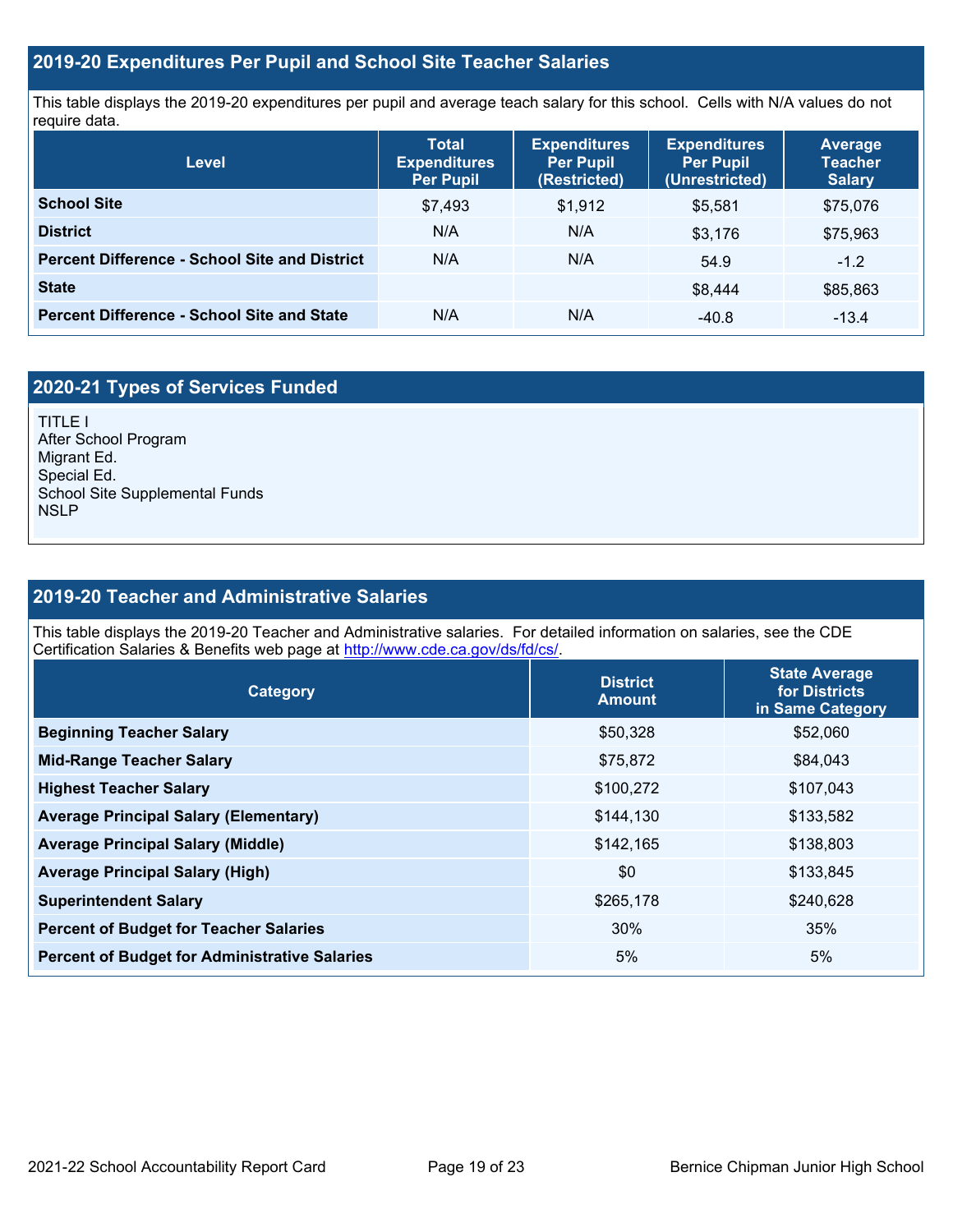### **Professional Development**

Professional development is designed to provide continuous learning opportunities for administrators, teachers, and classified personnel. Training opportunities affirm the basic philosophy of education that learning is a lifelong process that contributes to the well-being of the students, teachers, administrators, and community. Professional Development is an essential component of effective instruction and student learning.

All training revolves around identified needs of students and adults for the purpose of the improvement of instruction and increasing content knowledge. Central to all training are student achievement data, district focus areas, the Common Core State Standards, the state adopted standards-based instructional materials, and strategies to effectively teach the academic content standards to all students.

During 2020-2021, school year district professional development focused on virtual instruction due to the pandemic. In preparation of the school year, teachers were offered three full days of professional development during the summer. Regularly scheduled office hours and focused professional development was provided on a monthly basis during the school year. Topics addressed navigating platforms being used during virtual learning, increasing student engagement and addressing the common core state standards through distance learning.

Additional support was provided by academic coaches and district specialists for reading/language arts, mathematics, science, writing and social emotional learning. The district provided time and resources for collaboration, planning, and professional development. Additionally, professional development on Multi-Tiered Systems of Support and Support to school and district teams.

Teachers new to the District received four days of professional development prior to the beginning of the school year focused on orientation to District and school site policies and services, Common Core State Standards, classroom management, curriculum and pacing, using technology and setting up the classroom. Teachers in their second year with the District received two days of professional development prior to the beginning of the school year provided by the school site and focused on improving best practices.

New teachers with California preliminary credentials received professional development through the Bakersfield City School District (BCSD) Teacher Induction Program (TIP). The focus of BCSD TIP is being mentored by an experienced teacher, growing in the California Standards for the Teaching Profession (CSTP) and meeting the California Induction standards. The culmination of TIP is the recommendation for the CA Clear Credential. Each TIP teacher was assigned a veteran teacher who served as a mentor. The mentors received on-going professional development in coaching/mentoring strategies, instructional strategies, and guiding cycles of inquiry. Professional development was provided through individual mentoring, monthly meetings, and after-school workshops.

Intern teachers received professional development at monthly meetings focusing on the initial teaching skills of the CSTP including classroom management, lesson planning, assessment, and establishing a climate that is conducive to student achievement. Each Intern was assigned a mentor that provided day-to-day support in these areas as well as advisement toward meeting credential requirements. Mentors received monthly professional development in meeting the needs of Intern teachers. Interns also received coursework and supervision from universities partnered with BCSD to provide the Intern Program.

Teachers on Short Term Staffing Permits (STSPs) were provided mentors and monthly trainings on beginning pedagogy and best teaching practices. Each teacher on a STSP designed a plan to meet requirements to move to a CA Intern or Preliminary Credential. Support was provided for required testing and BCSD staff worked closely with university partners to ensure teachers on permits were taking prerequisite requirements to move to credentials.

Teachers on Provisional Intern Permits (PIPs) were provided a weekly cohort meeting focused on beginning pedagogy. Two cohort meetings occurred weekly to allow teachers on a PIP to work around university course schedules. Support was provided for required testing and BCSD staff worked closely with university partners to ensure teachers on permits were taking prerequisite requirements to move to credentials.

This table displays the number of school days dedicated to staff development and continuous improvement.

| <b>Subject</b>                                                                  |  | 2019-20   2020-21   2021-22 |
|---------------------------------------------------------------------------------|--|-----------------------------|
| Number of school days dedicated to Staff Development and Continuous Improvement |  |                             |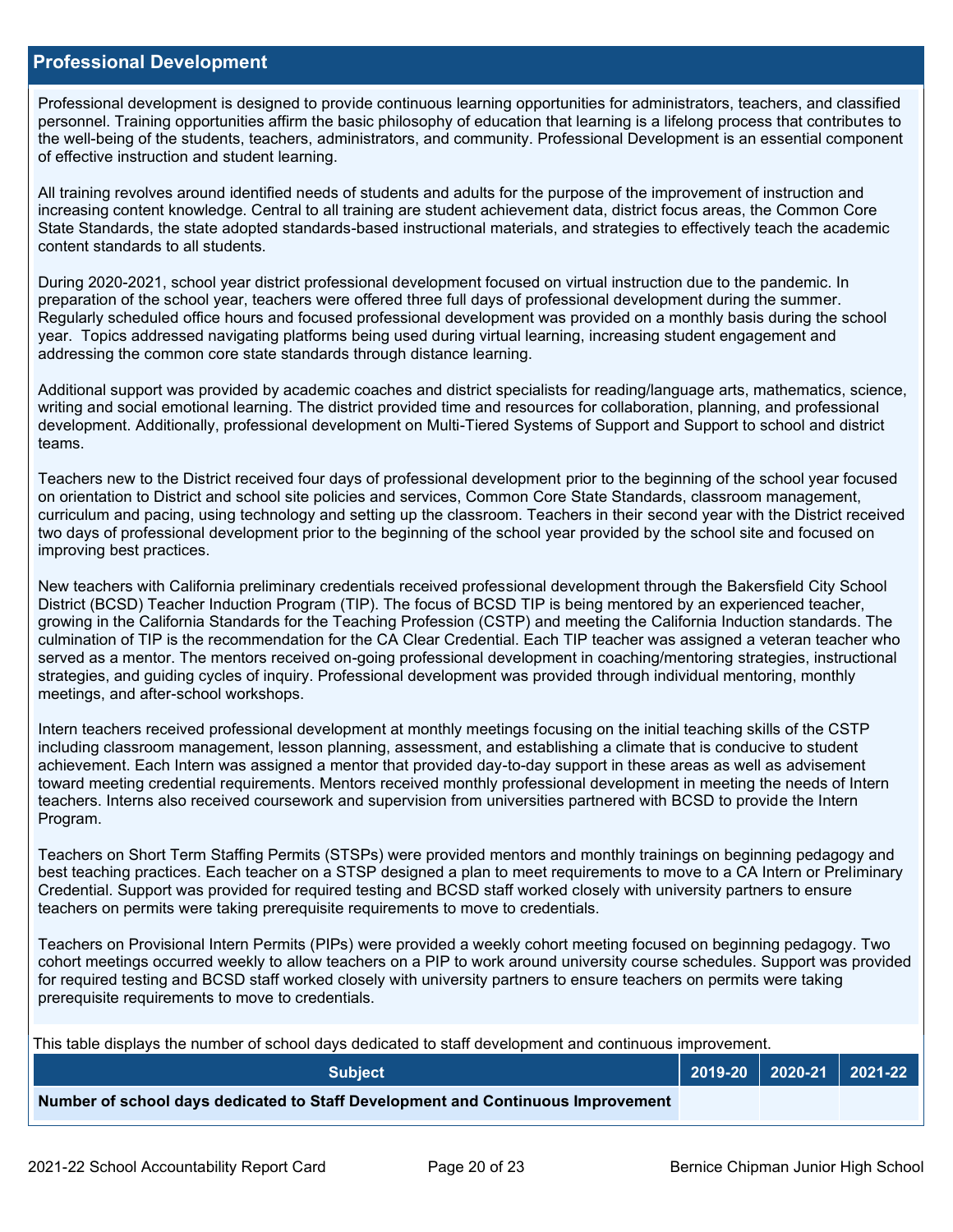# **Bakersfield City School District 2020-21 Local Accountability Report Card (LARC) Addendum**

## **Local Accountability Report Card (LARC) Addendum**

**2020-21 Local Accountability Report Card (LARC) Addendum Overview**



On July 14, 2021, the California State Board of Education (SBE) determined that the California Department of Education (CDE) will use the SARC as the mechanism to conduct a one-time data collection of the LEA-level aggregate test results of all school's local assessments administered during the 2020–2021 school year in order to meet the federal Every Students Succeeds Act (ESSA) reporting requirement for the Local Educational Agency Accountability Report Cards (LARCs).

Each local educational agency (LEA) is responsible for preparing and posting their annual LARC in accordance with the federal ESSA. As a courtesy, the CDE prepares and posts the LARCs on behalf of all LEAs.

Only for the 2020–2021 school year and the 2020–2021 LARCs, LEAs are required to report their aggregate local assessments test results at the LEA-level to the CDE by populating the tables below via the SARC. These data will be used to meet the LEAs' federal requirement for their LARCs. Note that it is the responsibility of the school and LEA to ensure that all student privacy and suppression rules are in place when reporting data in Tables 3 and 4 in the Addendum, as applicable.

The tables below are not part of the SBE approved 2020–2021 SARC template but rather are the mechanism by which these required data will be collected from LEAs.

For purposes of the LARC and the following tables, an LEA is defined as a school district, a county office of education, or a direct funded charter school.

| <b>2021-22 District Contact Information</b> |                                         |  |  |  |
|---------------------------------------------|-----------------------------------------|--|--|--|
| <b>District Name</b>                        | <b>Bakersfield City School District</b> |  |  |  |
| <b>Phone Number</b>                         | 661-631-4600                            |  |  |  |
| Superintendent                              | Mark Luque                              |  |  |  |
| <b>Email Address</b>                        | supt@bcsd.com                           |  |  |  |
| <b>District Website Address</b>             | www.bcsd.com                            |  |  |  |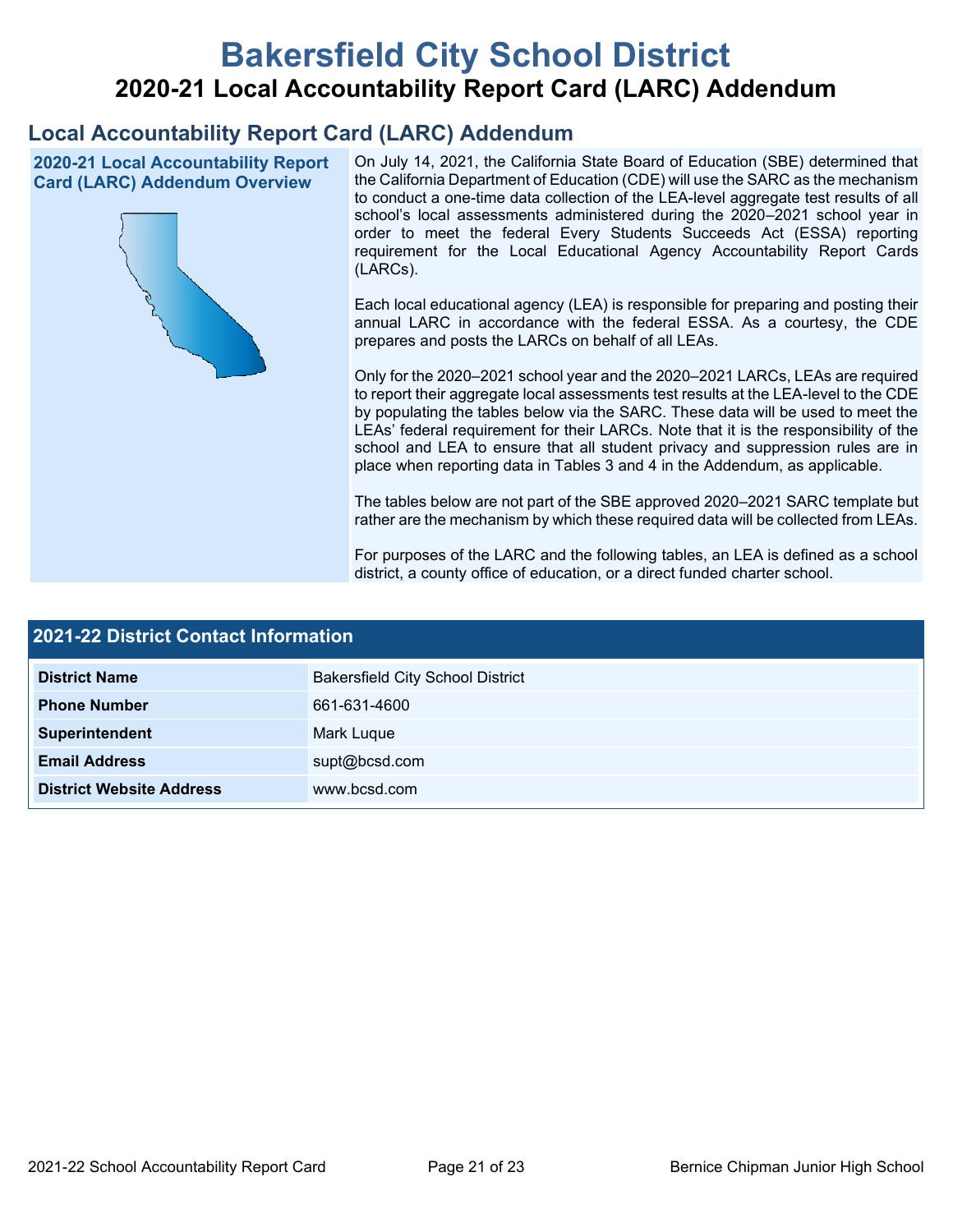## **2020-21 CAASPP Test Results in ELA by Student Group**

This table displays CAASPP test results in ELA by student group for students grades three through eight and grade eleven taking and completing a state-administered assessment. The CDE will populate this table for schools in cases where the school administered the CAASPP assessment. In cases where the school administered a local assessment instead of CAASPP, the CDE will populate this table with "NT" values, meaning this school did not test students using the CAASPP. See the local assessment(s) table for more information.

| <b>CAASPP</b><br><b>Student Groups</b>               | <b>CAASPP</b><br><b>Total</b><br><b>Enrollment</b> | <b>CAASPP</b><br><b>Number</b><br><b>Tested</b> | <b>CAASPP</b><br><b>Percent</b><br><b>Tested</b> | <b>CAASPP</b><br><b>Percent</b><br><b>Not Tested</b> | <b>CAASPP</b><br><b>Percent</b><br>Met or<br><b>Exceeded</b> |
|------------------------------------------------------|----------------------------------------------------|-------------------------------------------------|--------------------------------------------------|------------------------------------------------------|--------------------------------------------------------------|
| <b>All Students</b>                                  | 19655                                              | <b>NT</b>                                       | <b>NT</b>                                        | <b>NT</b>                                            | <b>NT</b>                                                    |
| <b>Female</b>                                        | 9598                                               | <b>NT</b>                                       | <b>NT</b>                                        | <b>NT</b>                                            | <b>NT</b>                                                    |
| <b>Male</b>                                          | 10055                                              | <b>NT</b>                                       | <b>NT</b>                                        | <b>NT</b>                                            | <b>NT</b>                                                    |
| American Indian or Alaska Native                     | 102                                                | <b>NT</b>                                       | <b>NT</b>                                        | <b>NT</b>                                            | <b>NT</b>                                                    |
| <b>Asian</b>                                         | 153                                                | <b>NT</b>                                       | <b>NT</b>                                        | <b>NT</b>                                            | <b>NT</b>                                                    |
| <b>Black or African American</b>                     | 1554                                               | <b>NT</b>                                       | <b>NT</b>                                        | <b>NT</b>                                            | <b>NT</b>                                                    |
| <b>Filipino</b>                                      | 67                                                 | <b>NT</b>                                       | <b>NT</b>                                        | <b>NT</b>                                            | <b>NT</b>                                                    |
| <b>Hispanic or Latino</b>                            | 15770                                              | <b>NT</b>                                       | <b>NT</b>                                        | <b>NT</b>                                            | <b>NT</b>                                                    |
| Native Hawaiian or Pacific Islander                  | 20                                                 | <b>NT</b>                                       | <b>NT</b>                                        | <b>NT</b>                                            | <b>NT</b>                                                    |
| <b>Two or More Races</b>                             | 324                                                | <b>NT</b>                                       | <b>NT</b>                                        | <b>NT</b>                                            | <b>NT</b>                                                    |
| <b>White</b>                                         | 1665                                               | <b>NT</b>                                       | <b>NT</b>                                        | <b>NT</b>                                            | <b>NT</b>                                                    |
| <b>English Learners</b>                              | 4700                                               | <b>NT</b>                                       | <b>NT</b>                                        | <b>NT</b>                                            | <b>NT</b>                                                    |
| <b>Foster Youth</b>                                  | 173                                                | <b>NT</b>                                       | <b>NT</b>                                        | <b>NT</b>                                            | <b>NT</b>                                                    |
| <b>Homeless</b>                                      | 1436                                               | <b>NT</b>                                       | <b>NT</b>                                        | <b>NT</b>                                            | <b>NT</b>                                                    |
| <b>Military</b>                                      | 14                                                 | <b>NT</b>                                       | <b>NT</b>                                        | <b>NT</b>                                            | <b>NT</b>                                                    |
| <b>Socioeconomically Disadvantaged</b>               | 18281                                              | <b>NT</b>                                       | <b>NT</b>                                        | <b>NT</b>                                            | <b>NT</b>                                                    |
| <b>Students Receiving Migrant Education Services</b> | 630                                                | <b>NT</b>                                       | <b>NT</b>                                        | <b>NT</b>                                            | NT                                                           |
| <b>Students with Disabilities</b>                    | 2350                                               | <b>NT</b>                                       | <b>NT</b>                                        | <b>NT</b>                                            | <b>NT</b>                                                    |